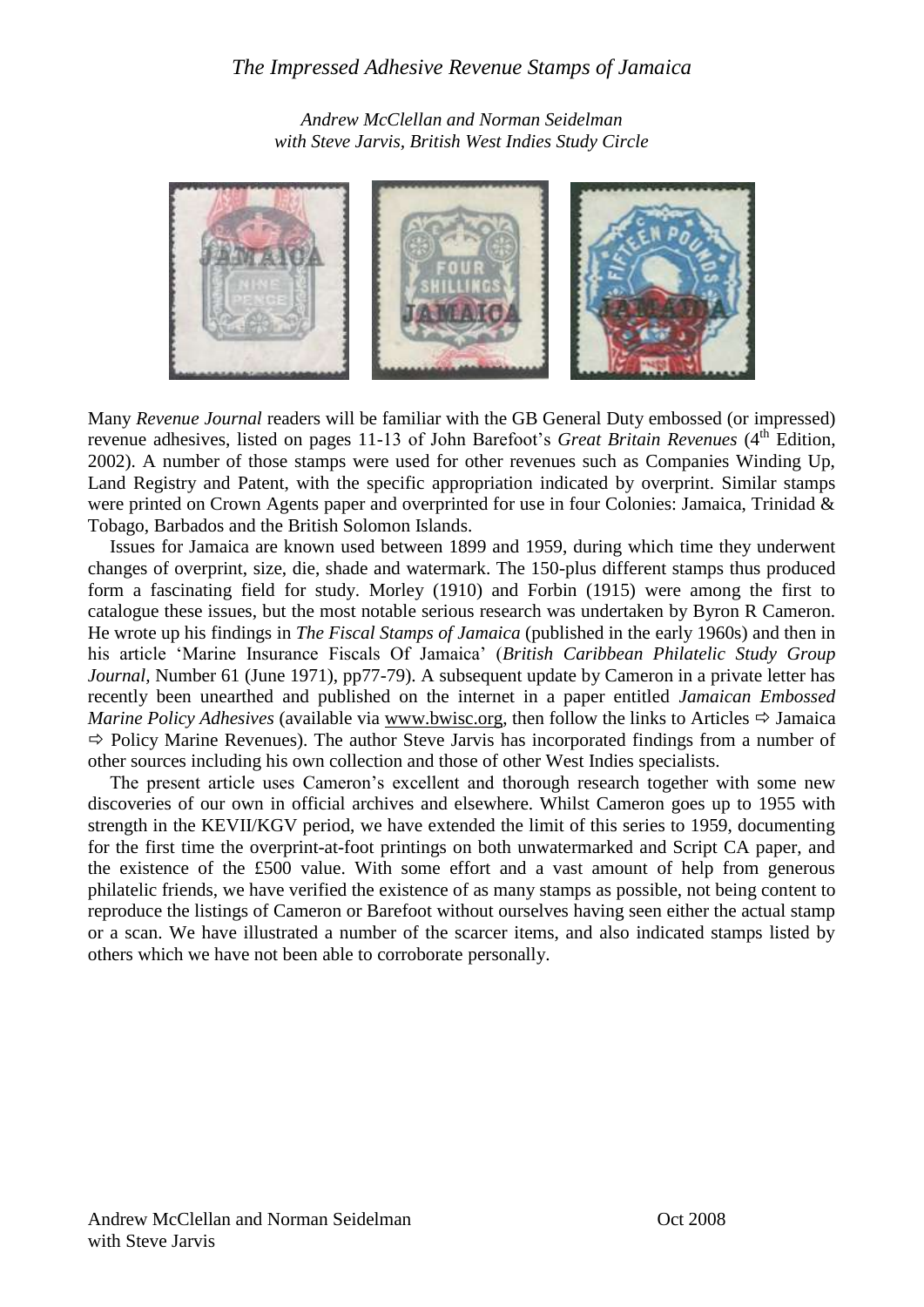#### Printing

All Jamaica impressed revenue stamps were printed in London by Somerset House and sent to the Colony, by ship initially then by air from 1948 onwards. The sheet was 60-set in 10 rows of 6, though it is uncertain whether this was two panes of 30 or a single pane of 60. The main part of the design was produced by an inked embossing process, in which the inscriptions and design motifs are raised above the surface and appear white, while the background is coloured in shades of grey or blue. Before the sheet was embossed, the country name JAMAICA was printed in capitals in black ink by a separate letterpress (typography) process. Further details of the printing process can be found in R G Booth"s *A Catalogue of the Revenue Stamps of the U.K., Isle of Man, Channel Islands and Eire*.

A proof sheet is known from the early 1930s, bearing twenty-three impressions of JAMAICA and a THREE PENCE embossed stamp applied to only the first one, showing how the country name was printed prior to the embossing *(Fig 1)*. The Colony name should technically be called an *under*print, though throughout this article we have used the term 'overprint' in line with convention.



*Fig 1: top half of proof sheet (reduced – actual size 205 x 337 mm)*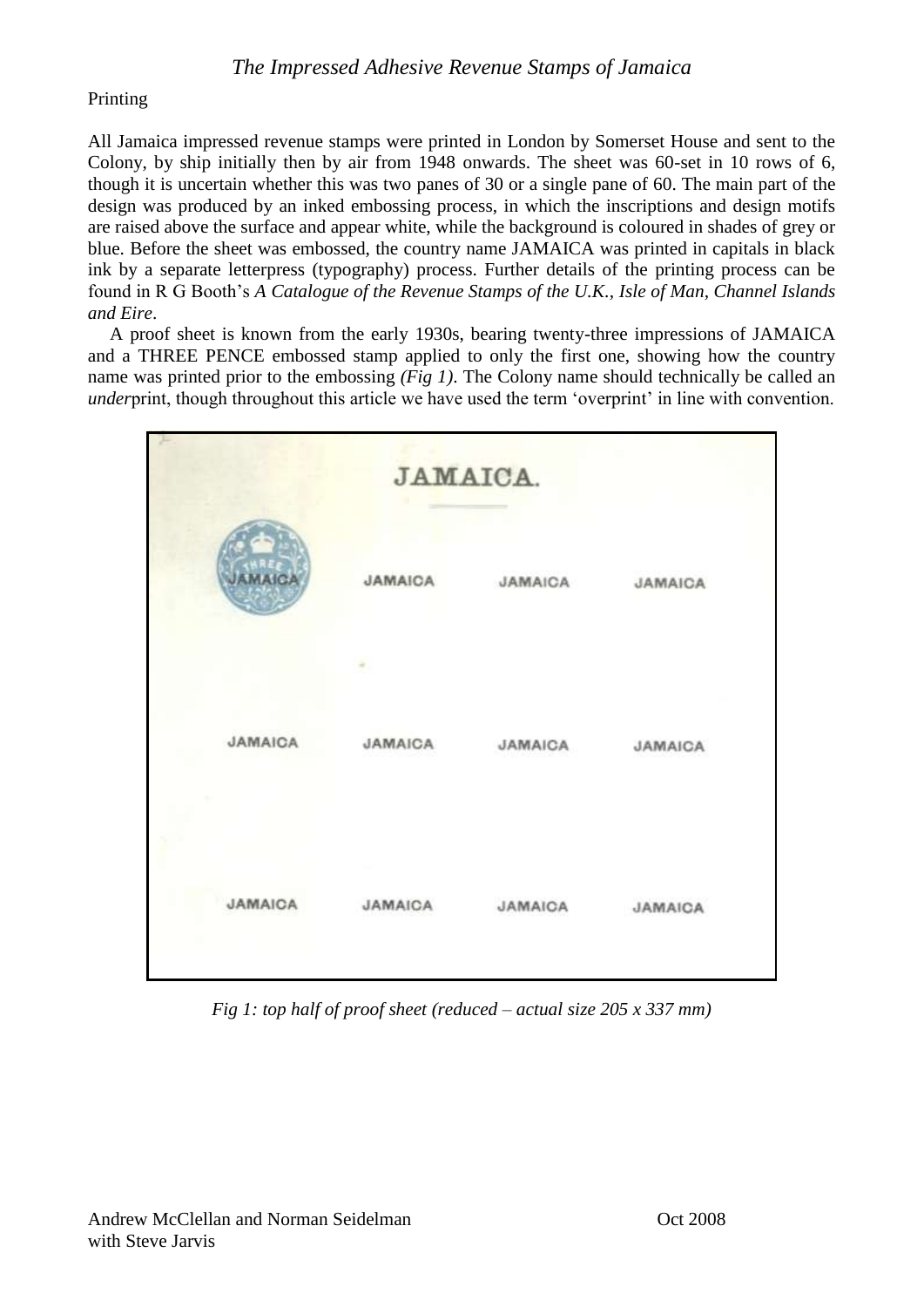Denominations and designs

All Jamaica impressed revenue stamps were based on two principal design motifs: the head of Britannia for all the pound values except the first printing of the £1, and the imperial crown for all others *(Fig 2)*. Forbin identified the pound-tier motif as the head of *Minerva*, a Greek goddess with a helmet just like Britannia"s but who had no discernible link to either Great Britain or taxation. It seems far more likely that the allegorical figure Britannia was the intended subject.



*Fig 2: Imperial crown and the head of Britannia in profile*

Each denomination was distinguished by having its own ornamental frame with heraldic and floral decoration, and most values had at least one change of frame during the sixty-year period in which they were used. Nearly identical designs were used to produce *direct embossed* revenues, ie those where the stamp is embossed directly into the document on which duty is to be paid, rather than on a separate piece of paper. The dies for direct embossing contained three blank circles where the date plugs were to be inserted; on the adhesive dies these blank spaces are filled with floral decorations.

The original set of Jamaica embossed revenues consisted of fifteen values: 3d, 6d, 9d, 1s, 2s, 3s, 4s, 5s, 10s, 15s, £1, £2, £5, £10 and £50. A mint set of these is mounted on a page in the Board of Inland Revenue stamping department archive (now held in the British Library) and annotated *"Issued 5th April 1899 and consigned to Jamaica per SS Don"*. The earliest known use is 6 July 1899.

New smaller designs were introduced between 1902 and 1907 to replace all these values except the £2, £5 and £50. Large format designs continued to be used for these last three even after the colour change of 1913, when all stamps previously printed in grey reappeared in blue. The large format was also used for new high values of £4 and £15, which were issued (in blue) probably in the late 1910s; the earliest recorded examples are cancelled 1919 and 1917 respectively, and neither value is listed in Forbin's 1915 catalogue. Small formats were eventually brought in for all values – £2 (1922), £4 (1924), £15 (1925), £5 (1931) and £50 (1934).

Over the course of time, the small-format series was extended by the addition of eleven new values: 6s (1915), 7s6d (1918), £100 (1922), £20 (1923), £30 (1926), 1s6d (1929), 2s6d (1939), £500 (1941), 4s6d (1946), 1s3d and £3 (1950). New designs for ten of the more frequently-used values (3d, 6d, 1s, 2s, 3s, 4s, 5s, 7s6d, 10s and 15s) appeared between 1923 and 1943 *(see Figs 10 and 11 in Part 2 of this article)*. In the case of the 2s, 3s, 4s, 7s6d and 15s the differences between old and new types are small, the main distinguishing feature being the crown type.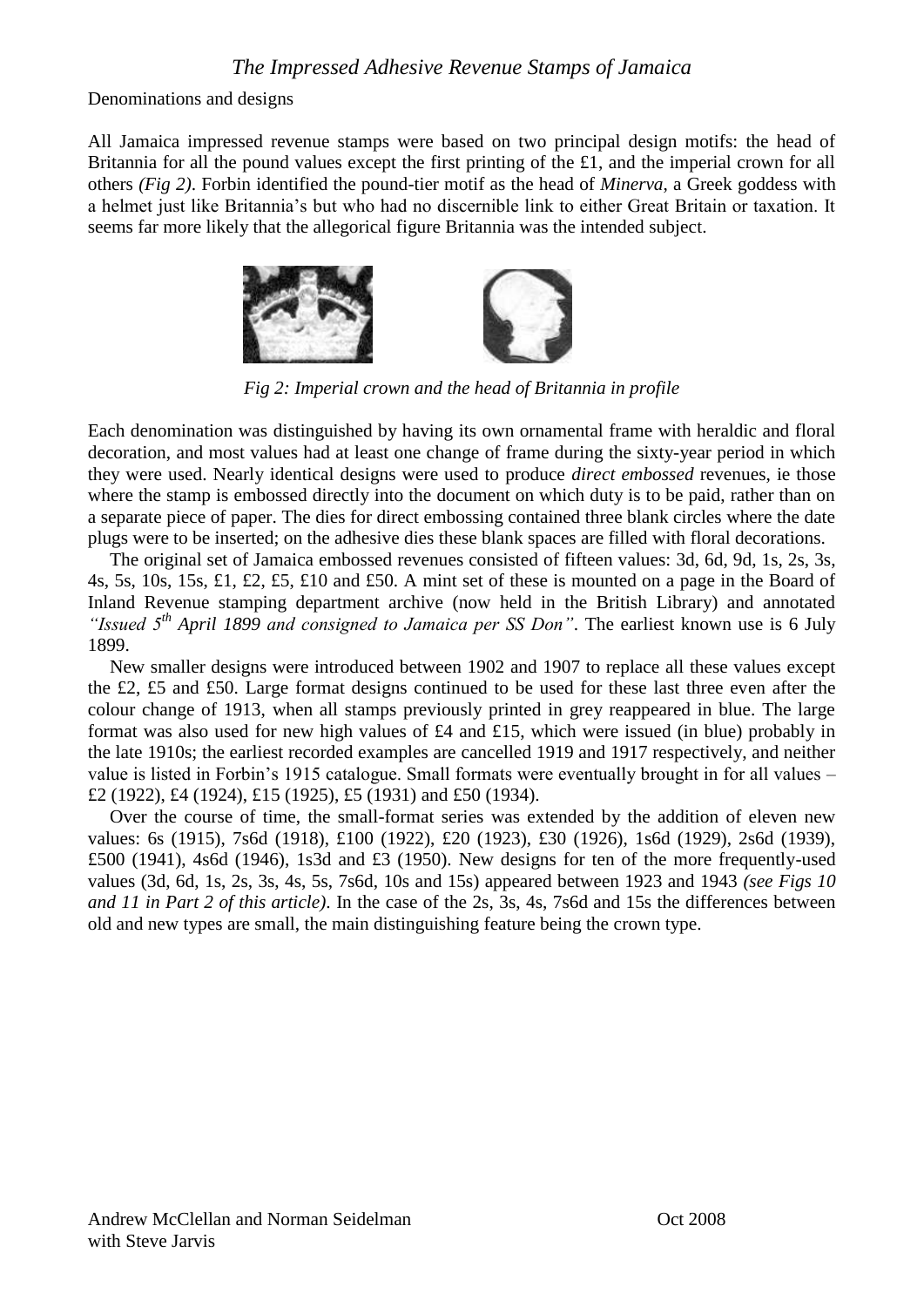The three crown types

An interesting feature noted by Cameron is that different types of imperial crown can be found on the smaller designs used from 1902 onwards. The first batch of the new designs as well as the new 1s6d and 6s values all have a small crown with sharp edges, on which each jewel is clearly defined and the uppermost spur of the Maltese cross at the top stands out like an inverted triangle or delta *(Fig 3A)*. A different type of crown – wider and flatter than type A with no triangular spur on top *(Fig 3B)* was used for the 5s, 7s6d and 10s values up to the 1930s. All new types introduced from 1923 onwards used a third kind of crown with a more rounded shape and slightly blurred edges *(Fig 3C)*. The cross is not clearly defined and there is no spur on top.







*A. Small crown, spur at top B. Wider crown, no spur C. Small crown, no spur Fig 3: the three different types of crown*

Schonfeld, Barber & Brown's *Impressed Duty Stamps of Great Britain* (3<sup>rd</sup> Edition, 1998) (here abbreviated to SB&B) lists and illustrates all of the impressed duty revenue stamps issued for Great Britain. The SB&B listing is very thorough and detailed, though the authors point out that their die illustrations are essentially generic in that variations in the location of code letters can be expected. The different crown types are not described either. William A Barber, one of the SB&B authors, also wrote *The Impressed Duty Stamps of the British Colonial Empire* (Chesapeake, Virginia, 1998), which includes stamps of Jamaica directly embossed onto revenue documents, though not the adhesive stamps discussed in the present article.

Size, perforation and watermark

The embossed designs come in a variety of circular and polygonal shapes, often with scalloped edges. All are perf 12 using a line-perforator, which gives rise to stamps of varying sizes within each sheet. The early large types measure roughly 42 x 45 mm from perf-tip to perf-tip. The smaller new designs, phased in from 1902 onwards, are around 34 mm high and 31 to 35 mm wide.

Until recently it was thought that all Jamaica impressed revenue stamps were without watermark, but it is now known that paper watermarked Multiple Script CA was used for at least the final three requisitions – 7223/1 (sent to Jamaica 9 March 1956), 8389/1 (dispatched 26 March 1958) and 8793/1 (dispatched 4 November 1958). All 32 values of the set were printed on Script CA paper during this period.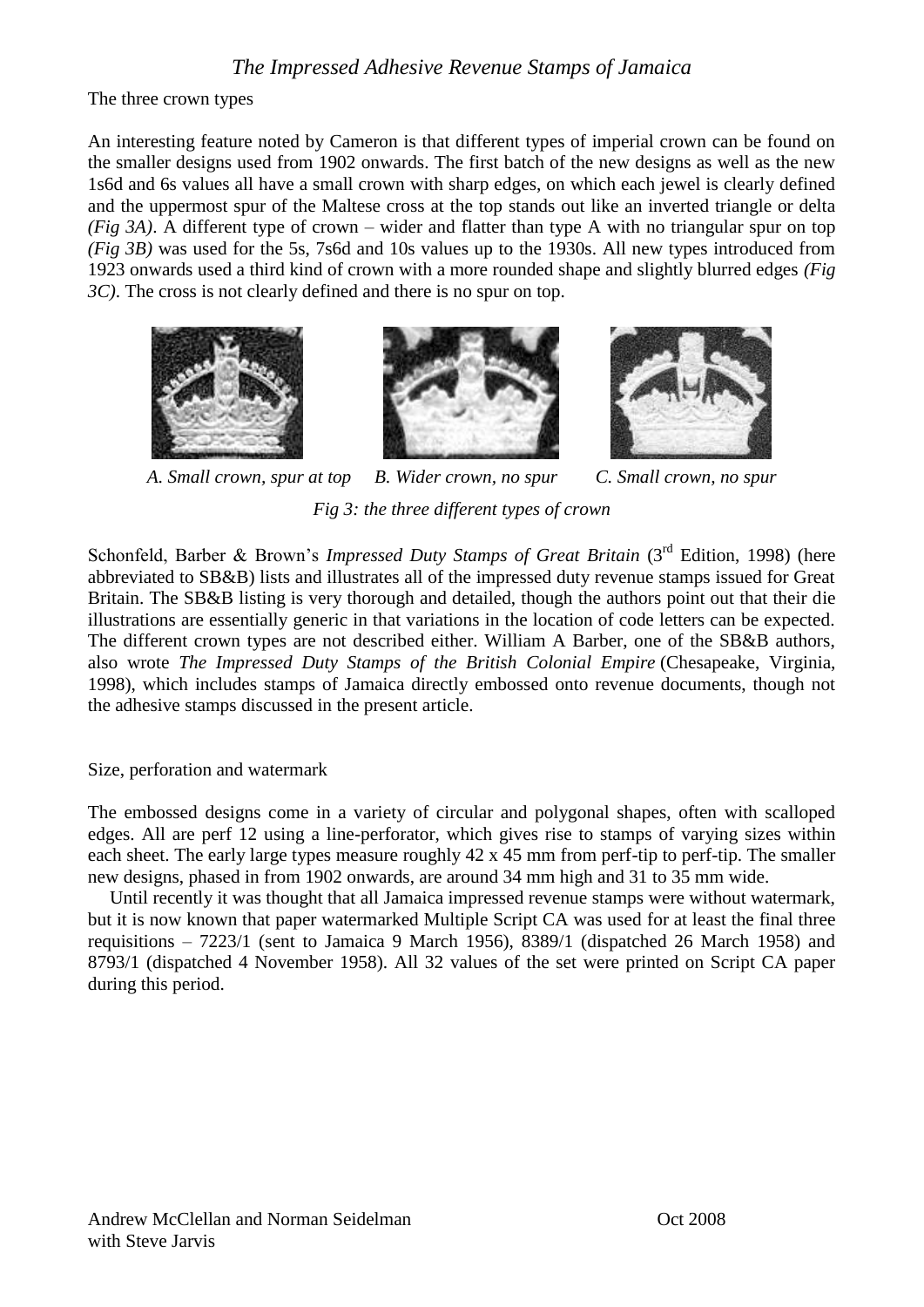Overprint types and placement

The JAMAICA overprint appears in a bold seriffed font measuring 30 x 4½ mm on the large stamps, and on the smaller stamps in sans-serif 22½ x 3 mm *(see Fig 4)*.



**JAMAICA** 

*A. 30 x 4½ mm, seriffed B. 22½ x 3 mm, sans-serif*

*Fig 4: the two overprint types*

The position of the overprint relative to the design was changed over the course of time. It is possible to distinguish three different periods:

1. 1899-c1906. During this first period, the position of the overprint was determined solely by the need to avoid obscuring the value tablet and the crown (the head of Britannia on the pound values could be and often was covered). One therefore finds the overprint placed in the upper, middle or lower section of each stamp depending on the denomination. For the larger original designs, the overprint was placed towards the top for the 9d and £1 values, towards the bottom for the 1s, 4s, 5s, 10s values, and in the middle of the stamp for the rest (except that one example of the £50 stamp is known with the overprint unaccountably at the top).

With the introduction of smaller designs, most values had the overprint placed in the centre of the stamp, though in many cases this meant that the crown was now covered. (The £10 of Group 2 has the overprint placed towards the foot of the stamp, perhaps to avoid Britannia, though she was not normally given this honour.) Four values (9d, 3s, 4s and 15s) could not be overprinted in the centre since this would have meant obscuring the value. The overprint on the 9d was placed between the value tablet and the crown, one-third of the way down the stamp. The 3s, 4s and 15s were overprinted initially at foot, presumably to keep clear of the crown at the top.

2. c1907-1929. It seems that a decision was taken some time around 1906 that overprints should appear in the top half of all stamps, whether or not this meant covering the crown. The overprint position on the 3s, 4s and 15s was changed from bottom to top, with the result that examples can be found with the overprint either high or low on the stamp. (On this basis we expect to find examples of the 4s with low overprint used before 1906, though the earliest we have seen to date is cancelled 1908.) All remaining stamps issued between 1907 and 1930 had the overprint placed in the upper half of the design, the position varying only as much as required to avoid covering the value.

*letter G) lower half of the design.*

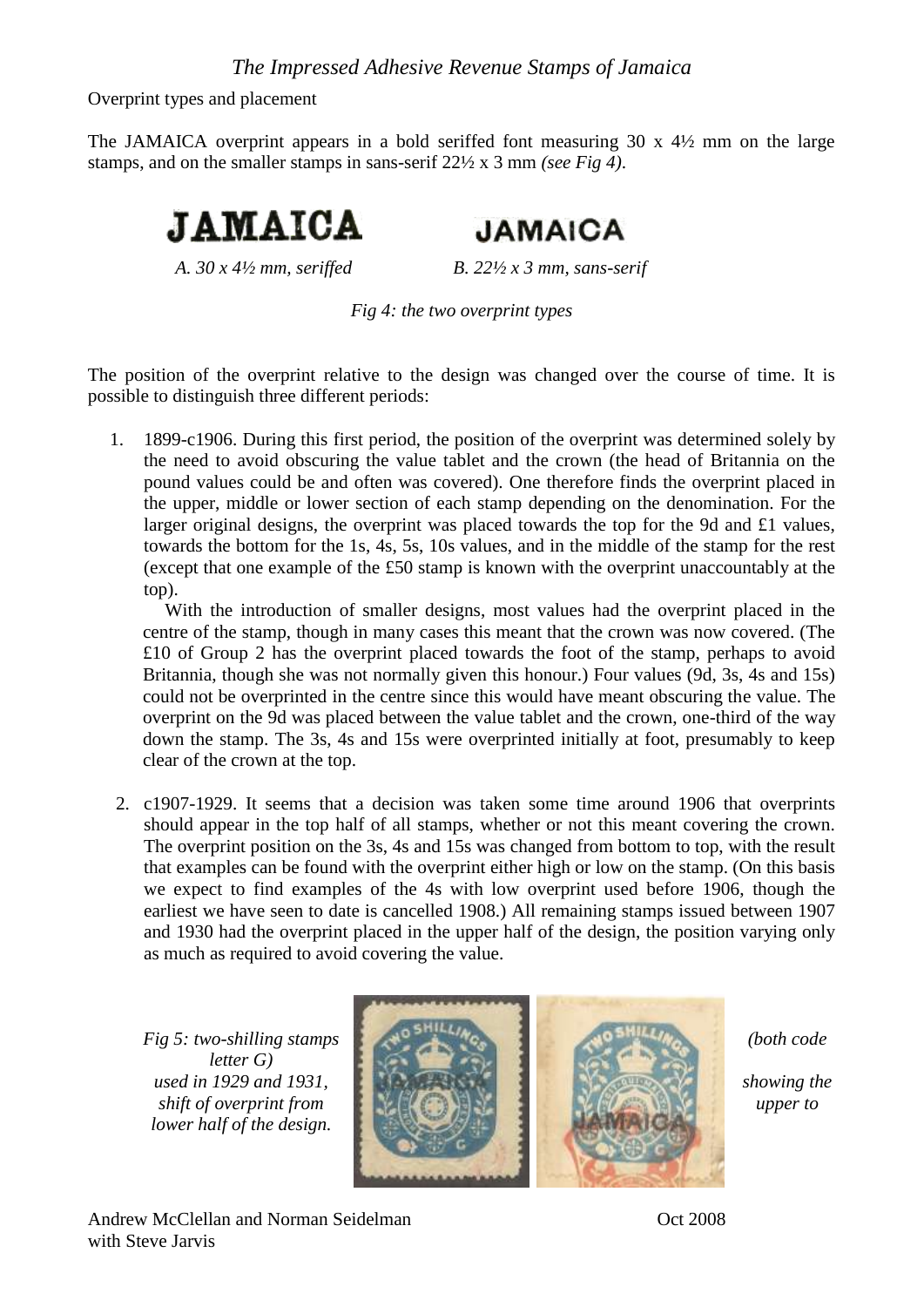3. 1930-1959. During this third and final period, all stamps had the overprint placed in the lower half of the design *(see Fig 5)*. It is not known why this change was made, but perhaps it simply became undesirable – as it had been until 1906 – to obscure the crown. With the crown and value always placed towards the top of the stamp, a low overprint would be sure to avoid them.

Identification code letters

A capital letter was usually incorporated into each design to identify the embossing die used. These code letters were allocated with a separate alphabetical sequence for each value, so commonly used denominations often went to double letters (AA, AB etc), while rarely used dies were hardly ever replaced. The die preceding letter A in each sequence shows a code of two roses instead of a letter *(see Fig 6)*.



*Fig 6: different values showing roses, single and double code letters*

In addition, each die was given a unique sequential number, engraved on the side of the die though not appearing on the printing surface. The SB&B listing matches the die number to each code letter(s) recorded for each value, and helpfully cites the registration, deletion and destruction dates for each die and where they were employed. Reference to the SB&B schedule makes it possible to delete six stamps erroneously listed in Barefoot's *British Commonwealth Revenues* (7<sup>th</sup> edition, 2002). These are shown in the table below.

| Barefoot #   | Value                   | Reason for suggested deletion from listing                                                       |
|--------------|-------------------------|--------------------------------------------------------------------------------------------------|
| <b>BF</b> 14 | 4s6d large type         | Not registered until 1946 (as small format type)                                                 |
| <b>BF17</b>  | 7s6d code T             | Not registered with this code until 1926                                                         |
| <b>BF 20</b> | £1 $\,G$                | Destroyed in 1884                                                                                |
| <b>BF27</b>  | $\pounds 30$ large type | Did not exist in 1899 and never used for adhesives                                               |
| <b>BF</b> 57 | 7s                      | Never existed                                                                                    |
| <b>BF</b> 58 | 10s code AM             | This code was used only at the London Stock Exchange and was<br>not overprinted for the Colonies |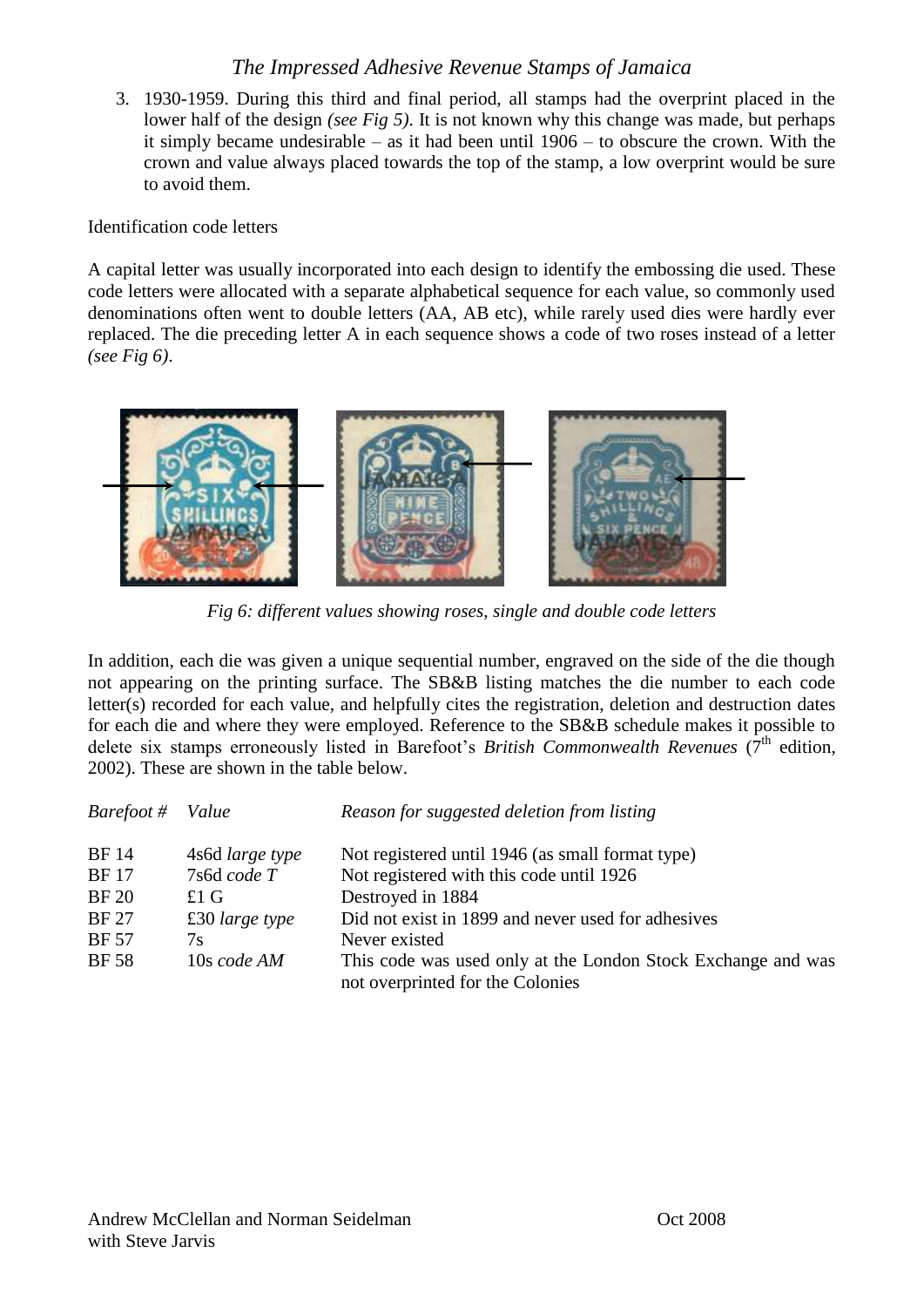Proof and specimen material

The Foreign and Commonwealth Office archive in the British Library contains a quantity of proof and specimen material, consisting of single stamps sent by the printers as a record of printings which had already been sent to the Colony.

These samples make it possible to link certain code letters to individual printings. The table below shows all the samples found in the archive, with Requisition numbers and dates shown where these are given in the FCO book. Square brackets are used where information has been inferred based on other sources. It should be noted that dates in the table refer not to the date of issue in Jamaica but the date – usually weeks or months later – when samples were received by the Foreign Office.

Stamps from requisition 4316 (21 July 1923) are found in the archive as singles overprinted SPECIMEN in small italic sans-serif capitals; stamps from requisitions between 1924 and 1931 are found as singles without overprint; all others (1932 onwards) are found as direct embossed impressions on sheets of paper or card overprinted SPECIMEN in large sans-serif capitals *as shown in Fig 7*.

| <b>Date</b> | <b>Requisition</b> | Values and code letters                        | <b>Grp</b>     |
|-------------|--------------------|------------------------------------------------|----------------|
|             |                    | £5 I                                           | 1 <sub>b</sub> |
| 21 Jul 1923 | 4316               | 3d F, 6d J, 9d B, 1s G, 2s J, 3s M, 4s N, 7s6d | 3              |
|             |                    | F, 10s Y, 15s T, £1 T, £20 C, £100 Roses       |                |
| 3 Jul 1924  | 4535               | £50 D                                          | 1b             |
|             |                    | 5s H, 6s A, £2 R, £4 E, £10 C                  | 3              |
| 1 Sep 1925  | 4832               | £15 $B$                                        | $\mathfrak{Z}$ |
| 1 Jul 1926  | 5136               | £30 Roses                                      | 3              |
| 30 Aug 1929 | 6167               | 1s6dB                                          | 3              |
| 2 Sep 1930  | 6552               | 6d AH, 1s AC                                   | 4              |
| 1931        | 6998/3             | £5 U                                           | 4              |
| 4 Aug 1932  | 7369/3             | 3d AD                                          | 4              |
| 1939        | 924/3              | $2s6d$ AE                                      | 4              |
| 15 Apr 1940 | 9/1321             | 5s AF                                          | $\overline{4}$ |
| 16 May 1941 | [1638/3]           | $2s$ AS, 4s N, 6s Roses, 15s Z                 | 4              |
| 1941        | 1638/3             | £500 Roses                                     | 4              |
| Jan 1947    | [2734/3]           | 4s6dC                                          | 4              |
| 12 Mar 1951 | [4137/1]           | 1s3d O, £3 J, £30 A                            | 4              |

In addition to the above material, there is a spectacular composite sheet with a handwritten note "*Specimen impressions to shew design, underprint & shade of ink for future supplies. October 1932. 9/1288/14.*" The sheet is printed on GvR watermarked foolscap paper headed JAMAICA in large seriffed capitals, and has a direct-embossed impression of twenty-three different values of the set, each overprinted SPECIMEN. In all cases the embossing has been positioned such that JAMAICA appears towards the foot of the stamp, corresponding to our Group 4. The values and code letters are as follows:

| 3d AD    | 3sL      | $15s$ AB | £15 $B$      |
|----------|----------|----------|--------------|
| 6d AH    | 4s A     | £1 $T$   | £20 C        |
| $9d$ B   | 5sK      | £2 R     | £30 Roses    |
| 1s AC    | 6s A     | £4 E     | £50 $E$      |
| 1s6d $C$ | 7s6dT    | £5 U     | $£100$ Roses |
| $2s$ G   | $10s$ AF | £10 $T$  |              |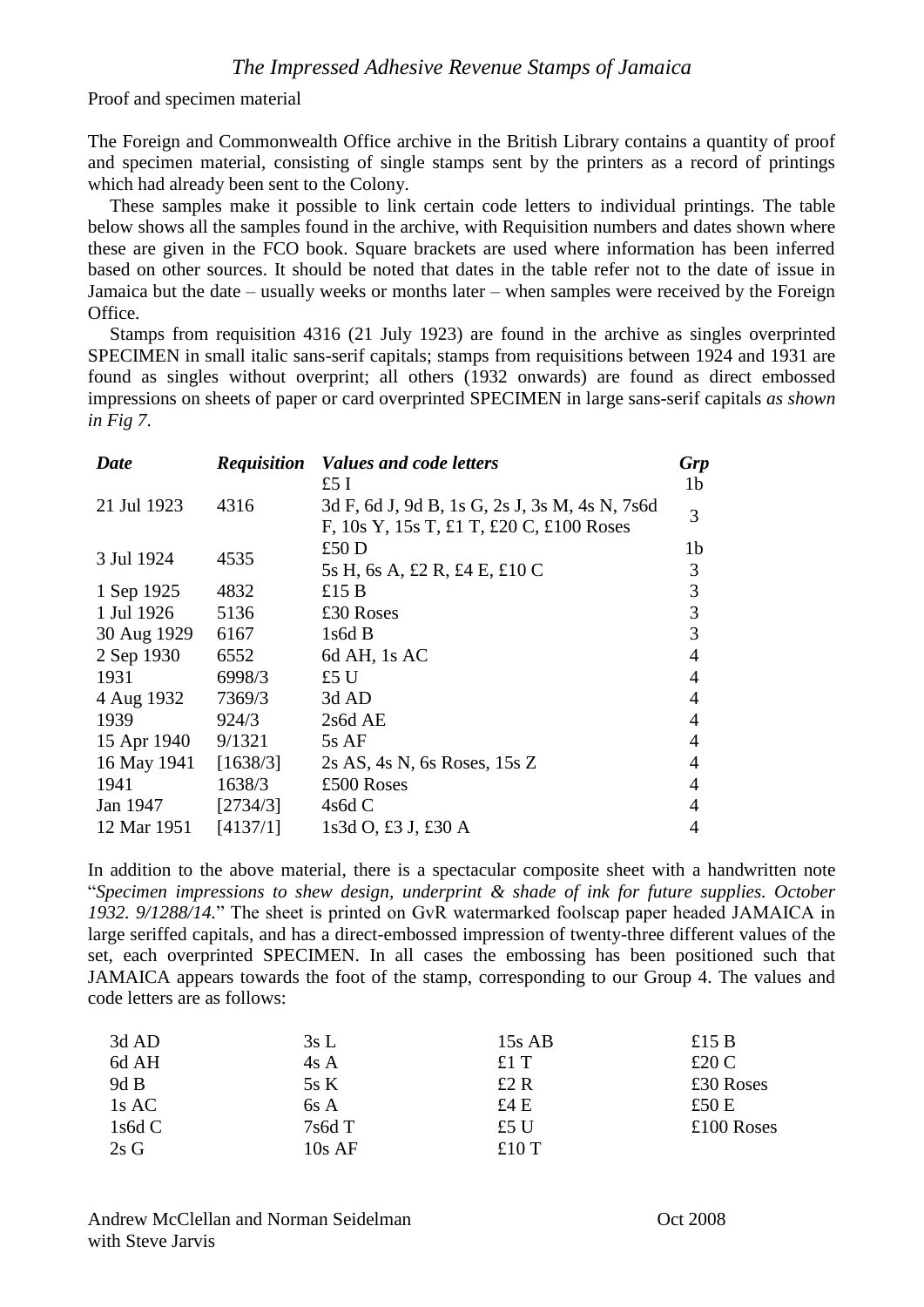Most stamps shown on the sheet are annotated "*R 6552/30*", meaning that they were printed as part of requisition number 6552, which was dispatched to Jamaica on 22 July 1930. The £5 and £50 impressions are annotated "*new design"*, since the large format designs for these values had remained in use until this point. There is no note beside the 9d and 5s values since these were not reprinted as part of requisition 6552. In fact the 5s type shown (Group 4 letter K) is not known other than on this composite sheet. This denomination saw relatively little use between 1930 and 1940, when the new design lettered AF was introduced, and in fact no used examples from this decade have been recorded to date.

Another (presumably *the* other) copy of the composite sheet – identical in all respects except lacking the manuscript annotations – has recently been featured among the specialist stock of dealer Michael Hamilton, and is illustrated here *(see Fig 7)*. The sheet bearing the impression of the 3d value only, illustrated above *(see Fig 1)*, is also from the Hamilton stock.

#### Colour and shade

Colour and shade can be helpful indicators in determining the date of issue of these Jamaican revenues. This may appear daunting to the collector trying to identify a single stamp, since these issues display a complex spectrum of shades from grey, greyish blue, slate, violet-blue and blue to ultramarine. Broadly speaking, however, the only really important colour distinction is between grey and blue – plain, pale grey *without a hint of blue* used from 1899 to the end of 1913, and various shades of grey-blue or blue from then onwards. Beyond this simple rule – which is the only one needed to distinguish stamps in our detailed listing below – the general trend of shades was less grey and more blue as time progressed.

Cameron"s 1972 listing includes two stamps (6d H and 3s A) printed in grey-brown, which he called a 1902 special issue designed for use between ports on the island. We have not seen Jamaican stamps in this colour.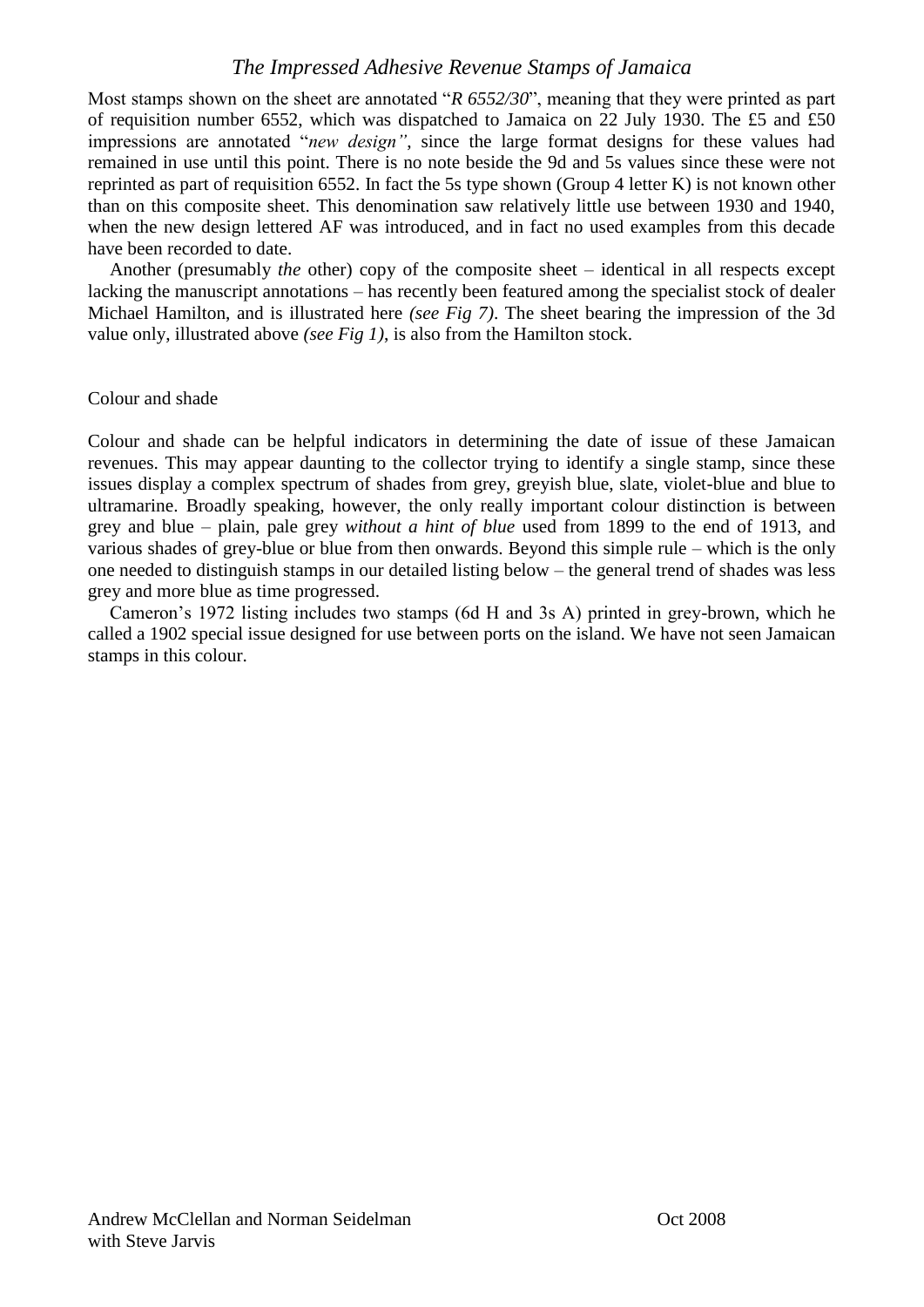

*Fig 7: composite specimen sheet (reduced – actual size 205 x 337 mm)*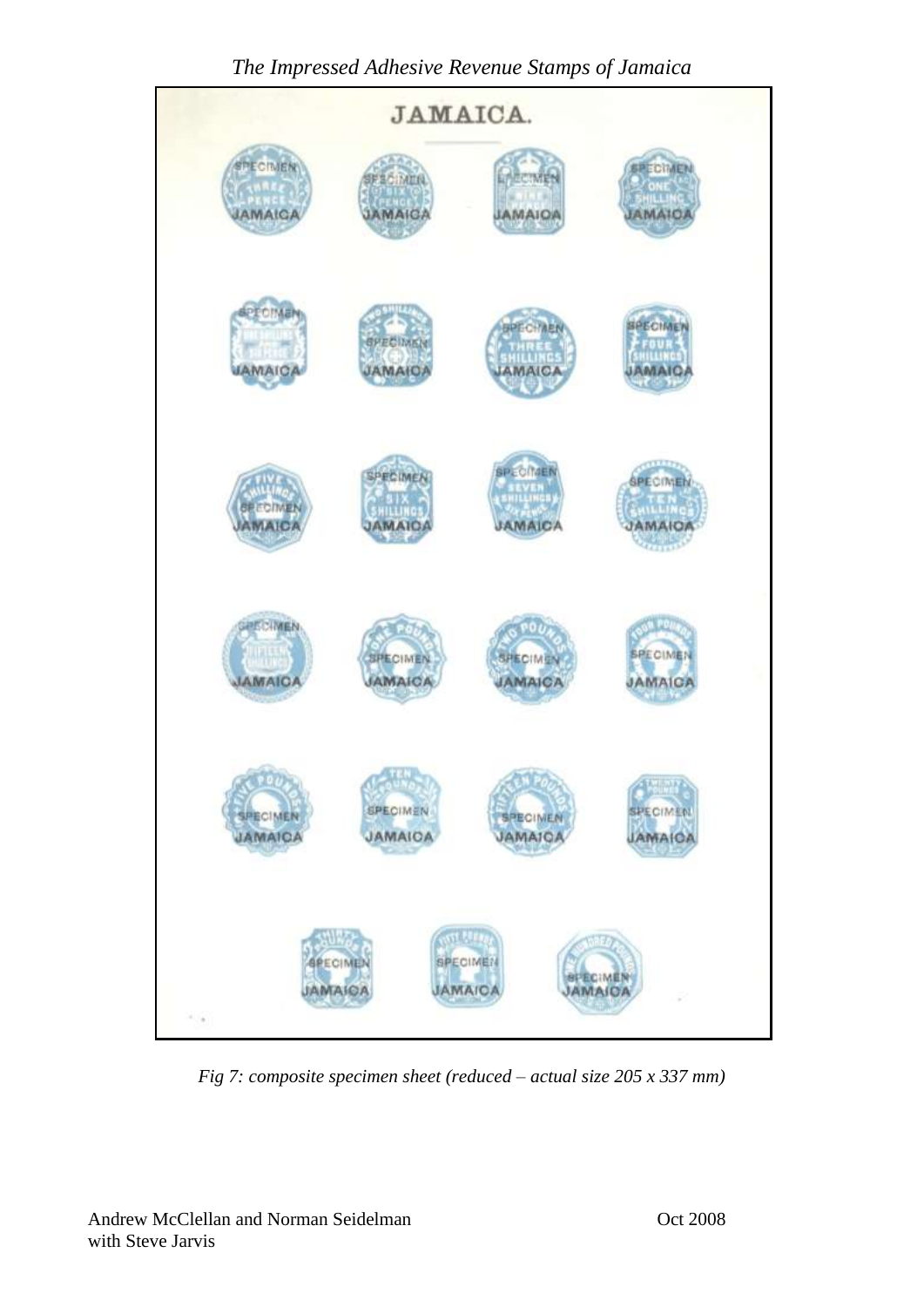Jamaica impressed: identification guide and printings checklist

|    | A. Large stamp $(\sim 42x45 \text{ mm})$ , seriffed overprint $4\frac{1}{2}$ mm high<br>Small stamp $(\sim 34x34 \text{ mm})$ , sans-serif overprint 3 mm high | $\Rightarrow$ Group 1a (grey)<br>or Group 1b (blue)<br>$\overline{\psi}$ Go to question B |
|----|----------------------------------------------------------------------------------------------------------------------------------------------------------------|-------------------------------------------------------------------------------------------|
| B. | Stamp printed in grey without a hint of blue<br>Stamp printed in grey-blue, blue or ultramarine                                                                | $\Rightarrow$ Group 2<br>$\overline{\psi}$ Go to question C                               |
| C. | Overprint located in the upper half of the stamp<br>Overprint located in the lower half of the stamp                                                           | $\Rightarrow$ Group 3<br>$\overline{\psi}$ Go to question D                               |
|    | D. No watermark<br>Watermark Multiple Script CA                                                                                                                | $\Rightarrow$ Group 4<br>$\Rightarrow$ Group 5                                            |

|              | Code letters for each value in each Group $(2 = unconfirmed)$ |                |              |                |                |               |                  |  |
|--------------|---------------------------------------------------------------|----------------|--------------|----------------|----------------|---------------|------------------|--|
| <b>Value</b> | $Gp$ 1a                                                       | Gp1b           | Group 2      | Group 3        | Group 4        | Group 5       | <b>Total</b>     |  |
| 3d           | J                                                             |                | F, E?        | F, E           | <b>AD</b>      | AD?           | 7                |  |
| 6d           | EE                                                            |                | H            | H, I, J, AK?   | AH, AS         | AS, AT        | 10               |  |
| 9d           | D                                                             |                | B            | B, A           | B              | B             | 6                |  |
| 1s           | R, T?                                                         |                | H            | G, H, I, J, K  | AC             | AC            | 10               |  |
| 1s3d         |                                                               |                |              |                | $\overline{O}$ | $\mathbf{O}$  | $\sqrt{2}$       |  |
| 1s6d         |                                                               |                |              | B              | B, C           | $\mathcal{C}$ | $\overline{4}$   |  |
| 2s           | A                                                             |                | I, G         | I, G, J, AD    | G, J, AS       | AS?           | 11               |  |
| 2s6d         |                                                               |                |              |                | AE             | AE, AV        | 3                |  |
| 3s           | I                                                             |                | Ax2          | A, B, L, M     | L              | L, Z          | 10               |  |
| 4s           | F, E                                                          |                | Roses x2     | Roses, A, N    | A, N           | $\mathbf N$   | 10               |  |
| 4s6d         |                                                               |                |              |                | D              | D             | $\boldsymbol{2}$ |  |
| 5s           | $\mathbf N$                                                   |                | H, J         | H, K           | AF             | AF            | $\overline{7}$   |  |
| 6s           |                                                               |                |              | Roses, A       | A, Roses       | Roses?        | 5                |  |
| 7s6d         |                                                               |                |              | F, E           | T              | T?            | $\overline{4}$   |  |
| 10s          | A                                                             |                | I, K         | K, J, Y        | AF, AN         | AN, BG        | 10               |  |
| 15s          | $\mathbf{J}$                                                  |                | Dx2, C       | D, U, T        | AB, Z          | Z             | 10               |  |
| £1           | $\mathbf{F}$                                                  |                | $\mathbf{F}$ | F, T           | T              | T             | 6                |  |
| £2           | G                                                             | G, F?          |              | $\mathbf R$    | $\mathbf R$    | $\mathbf R$   | 6                |  |
| £3           |                                                               |                |              |                | J              | Y             |                  |  |
| £4           |                                                               | D, C           |              | E              | E              | E             | $rac{2}{5}$      |  |
| £5           | I                                                             | I              |              |                | U              | U             | $\overline{4}$   |  |
| £10          | E                                                             |                | C            | $\mathcal{C}$  | T              | AA            | 5                |  |
| £15          |                                                               | $\mathcal{C}$  |              | B              | B, C           | $\mathsf{C}$  | $rac{5}{3}$      |  |
| £20          |                                                               |                |              | $\overline{C}$ | $\mathcal{C}$  | $C$ ?         |                  |  |
| £30          |                                                               |                |              | Roses          | Roses, A       | $A$ ?         | $\overline{4}$   |  |
| £50          | D                                                             | D              |              |                | E              | $E$ ?         | $\overline{4}$   |  |
| £100         |                                                               |                |              | Roses          | Roses          | Roses?        | 3                |  |
| £500         |                                                               |                |              |                | Roses          | Roses?        | $\overline{2}$   |  |
| <b>Total</b> | 17                                                            | $\overline{7}$ | 20           | 46             | 38             | 32            | 160              |  |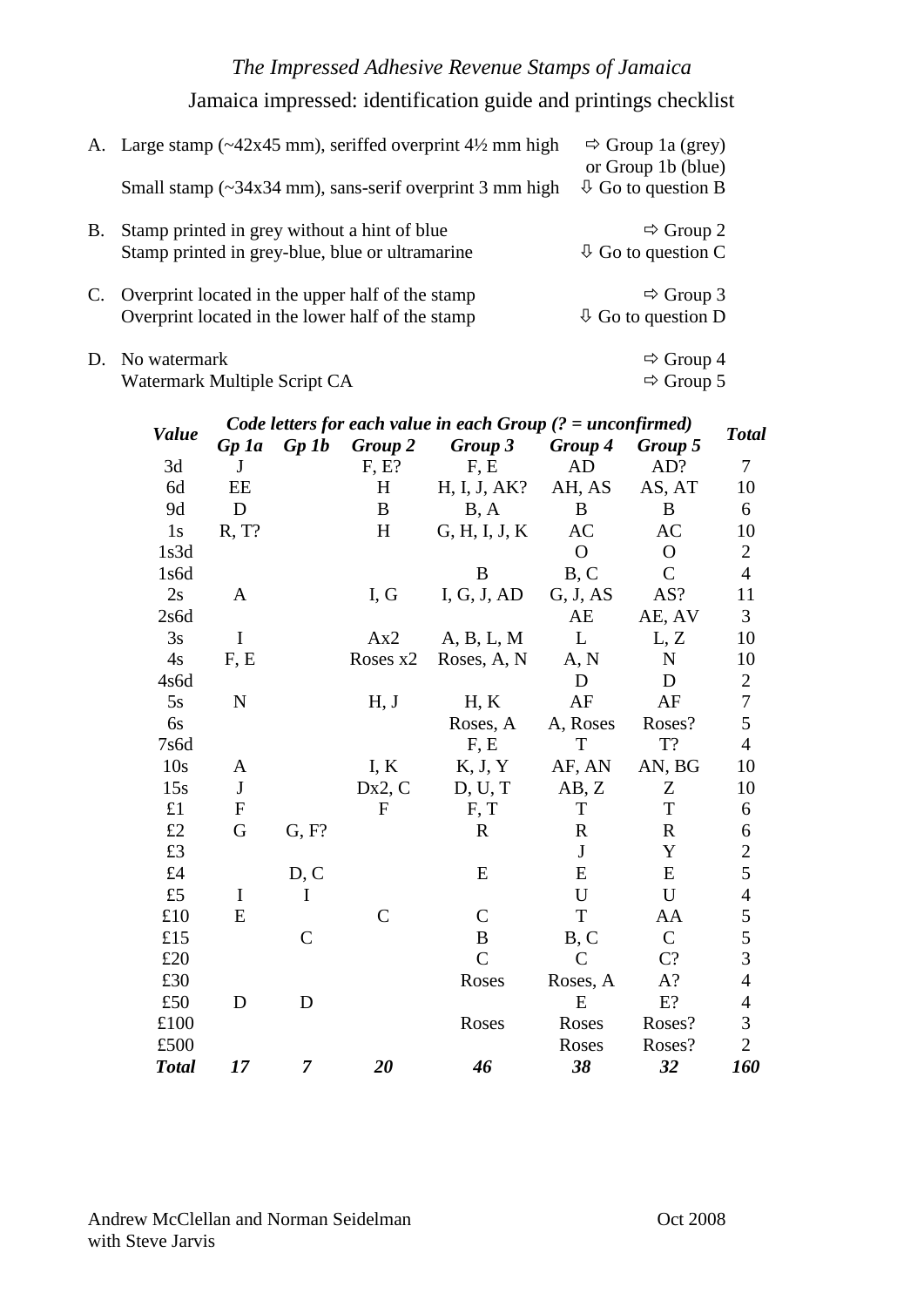*Andrew McClellan and Norman Seidelman with Steve Jarvis, British West Indies Study Circle*



Dated listing of all recorded variants

Our listing for these issues is divided into five groups, distinguished by size, colour, overprint position and watermark (see Part 1 of this article for an identification chart). The code letters and die numbers are given for each stamp, as well as the SB&B page and type numbers. Since the SB&B illustrations do not distinguish old from new designs of the 2s, 3s, 4s, 7s6d and 15s, type numbers are shown in square brackets where these are slightly different from those shown in the book.

In an attempt to show the sequence in which stamps were issued, we have given the dates (ddmm-yy format) of the earliest and latest usage we have seen for each stamp. Dates are highlighted in bold where we have seen only one example. A further column shows dates recorded in Cameron"s unpublished 1972 listing where these fall outside the range of usage we have been able to verify. The following three stamps listed by Cameron we have not seen at all: the 1s T and £2 F in the large-format designs, and the small 6d AK. Cameron additionally lists examples of the 6d H and 3s A printed in grey-brown, used on 14-1-07 and 17-12-06 respectively. We have not seen any Jamaica stamps printed in this colour, but they will be listed as Group 2b if they come to light.

The following stamps are listed by Barefoot, though they have been neither seen by us nor listed by Cameron and therefore are not shown in our tables: 6d A, 1s6d N/O, 2s6d V, 6s F/G, 7s T, 10s B/T/AM, £1 G, £20 D, £100 B and £300 B. The £1 G may have been copied from Morley, who seems to have misprinted G in error for F.

Our understanding of these issues has benefited significantly from recent investigations into the archives of the Crown Agents. To understand why, it may be worth briefly sketching the process by which orders for impressed revenue stamps were processed and recorded. The London-based Crown Agents was the intermediary which handled all stamp printing on behalf of the Colonial administration in Jamaica. From 1921 onwards, all requisitions placed with the printer (the Stamp Office at Somerset House in this case) were recorded in a Crown Agents ledger, which included the quantity of each denomination required and the date on which the stamps were dispatched to the Colony. The printer had to put aside three or more sample copies (specimens) of any stamps being issued for the first time, which covered new designs and colour changes though not changes of watermark or identification code letter. (Exceptionally a specimen of the £30 A was taken in 1951 in addition to that of the £30 Roses in 1926.) One specimen usually went to the Colonial Office, one to the Chief Inspector of Stamps and one was kept by the Crown Agents. The Colonial Office kept their specimens in an album and often wrote the Crown Agents requisition number alongside.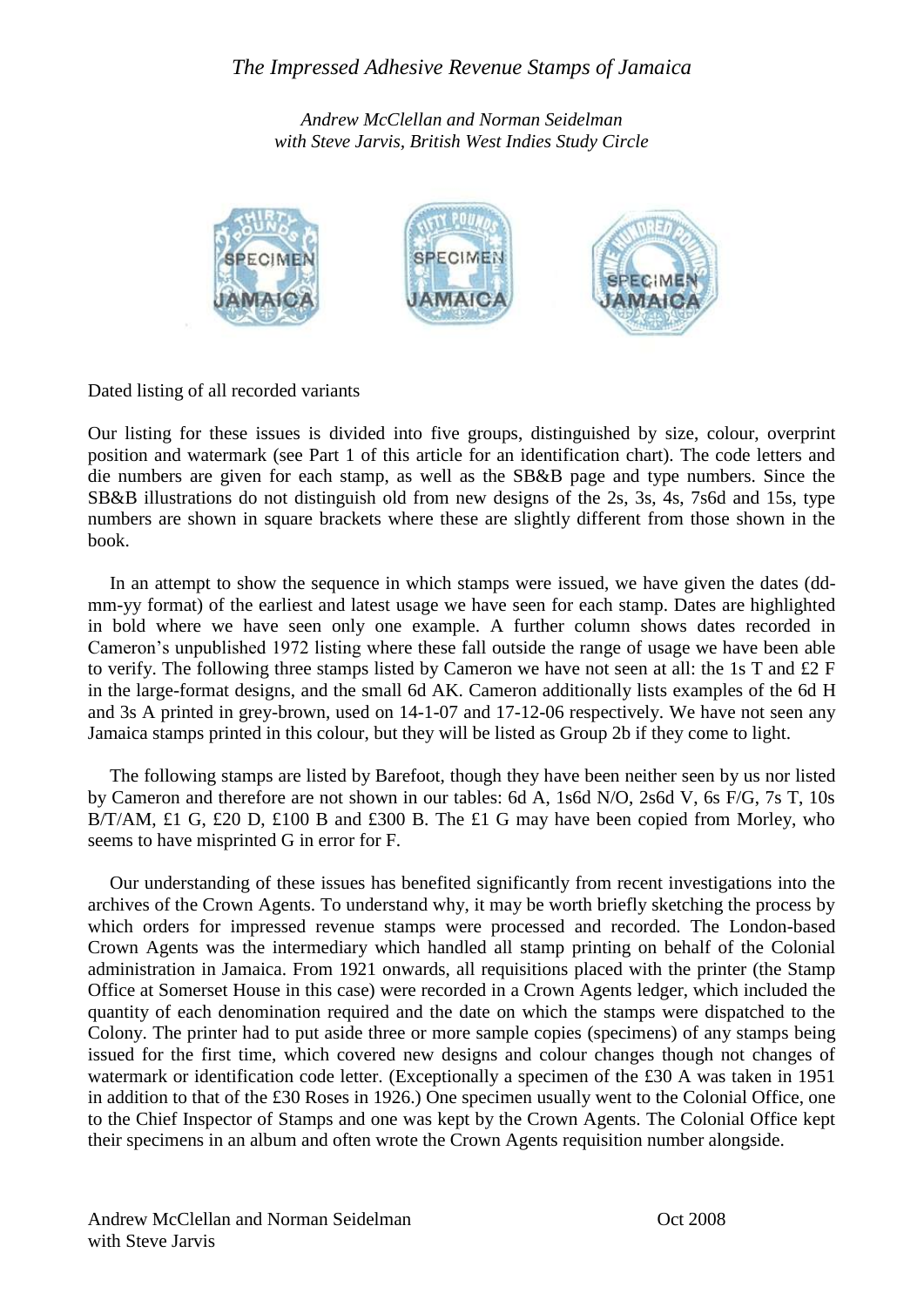The Colonial Office albums (later renamed the Foreign and Commonwealth Office collection) and the Crown Agents requisition books are all now housed in the British Library. By crosschecking the requisitions against the specimens kept, it is possible to work out the dispatch date for all new issues from 1921 onwards. This enables us to add to our listing a number of stamps which were dispatched to the Colony but of which issued examples have not yet been recorded – such as the following stamps, which formed part of requisition 4316 (sent to Jamaica in July 1923): 1s G, 3s M, 10s Y, £20 C and £100 Roses (all Group 3) plus the large-format £5 I (Group 1b).

The archive material also allows us to draw inferences about the watermarked stamps. Examples of these cancelled from late 1956 onwards show that at least the last three requisitions (7223/1, 8389/1 and 8793/1, sent to Jamaica 1956-58) must have been printed on Script CA paper. No watermarked examples have yet been recorded of the 3d, 2s, 6s, 7s6d, £20, £30, £50, £100 and £500 values, but we know these values were all printed as part of these requisitions and it seems safe to assume that they would have been watermarked, since it is very unlikely that Somerset House would change the type of paper part-way through printing a batch of stamps. What we cannot say with certainty is whether the identification codes will be the same as on the unwatermarked stamps or different, since no record was kept of code changes.



*Fig 8: large format designs used for the £4, £15 and £50 of Groups 1a and 1b*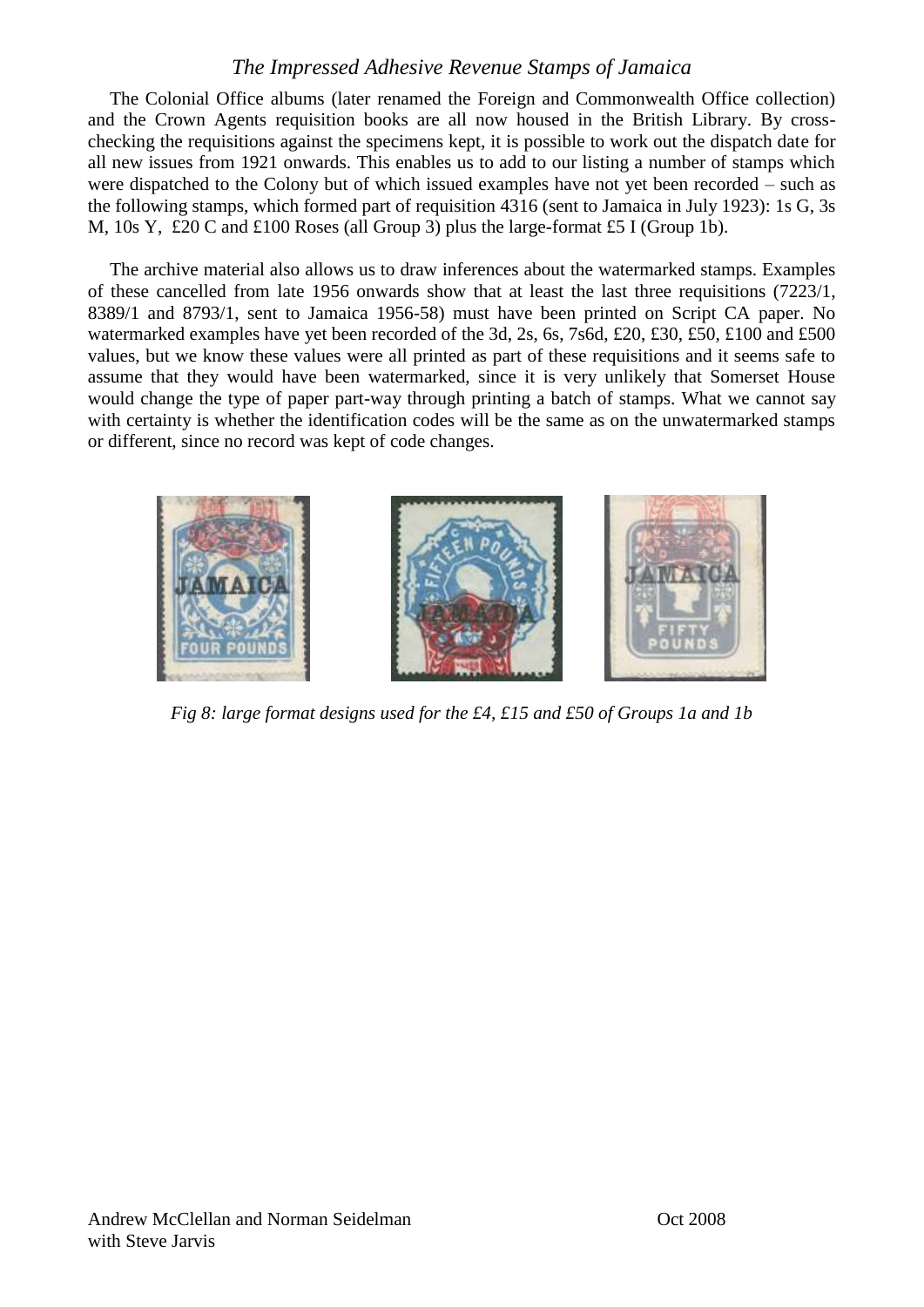**Group 1a** (known usage 6 July 1899 to 15 March 1917) Large designs with seriffed overprint *(see Fig 8)*. No watermark. Stamps in grey.

|                 | $Code$ letter $(s)$ | Die<br># |               | <b>Earliest and latest</b><br>usage verified by us | Extra dates<br><i>in Cameron</i> | <b>SB&amp;B</b> ref<br>Page | <b>Type</b>    |
|-----------------|---------------------|----------|---------------|----------------------------------------------------|----------------------------------|-----------------------------|----------------|
| 3d              | J                   | 3434     | 16-8-99       | $14-9-01$                                          |                                  | 46                          | 7              |
| 6d              | EE                  | 3679     | $2 - 8 - 99$  | $17 - 12 - 02$                                     |                                  | 58                          | 14             |
| 9d              | D                   | 3913     | $2 - 8 - 99$  | $21 - 7 - 02$                                      |                                  | 66                          | 3              |
| 1s              | $\mathbf R$         | 4033     | $2 - 8 - 99$  | $10 - 7 - 02$                                      |                                  | 72                          | 20             |
| 1s              | $\mathbf T$         | 4034     |               | Recorded by Cameron but<br>not verified by us      | $21 - 10 - 02$                   | 72                          | 20             |
| 2s              | A                   | 4368     | $6 - 7 - 99$  | $9 - 7 - 02$                                       |                                  | 87                          | 12             |
| 3s              | $\mathbf I$         | 4627     | $7 - 8 - 99$  | 23-12-04                                           |                                  | 97                          | 4              |
| 4s              | $\overline{F}$      | 4749     | 11-8-99       | $13 - 1 - 06$                                      |                                  | 103                         | 8              |
| 4s              | E                   | 4748     | $6 - 12 - 05$ | $3-4-06$                                           |                                  | 103                         | 8              |
| 5s              | ${\bf N}$           | 4871     | $3 - 8 - 99$  | $10 - 3 - 03$                                      |                                  | 108                         | 12             |
| 10 <sub>s</sub> | A                   | 5271     | $7 - ? - 99$  | $14 - 3 - 02$                                      | 17-11-99                         | 125                         | 15             |
| 15s             | J                   | 5473     | $20 - 1 - 00$ | 15-12-02                                           |                                  | 133                         | $\overline{4}$ |
| £1              | $\boldsymbol{F}$    | 5616     | $7 - ? - 99$  | $20 - 8 - 02$                                      |                                  | 140                         | 11             |
| £2              | G                   | 6023     | $11 - 7 - 01$ | $11 - 3 - 13$                                      | $1 - 5 - 16$                     | 157                         | 8              |
| £5              | I                   | 6610     | $8 - 5 - 02$  | $15 - 3 - 17$                                      |                                  | 176                         | 4              |
| £10             | E                   | 6910     | $11 - 2 - 01$ | $31 - 3 - 04$                                      | $4 - 4 - 04$                     | 189                         | 5              |
| £50             | D                   | 7196     | $27 - 2 - 08$ | 4-12-09                                            | $12 - 12 - 10$                   | 201                         | 3              |

**Group 1b** (known usage 4 December 1916 to 28 September 1923) As Group 1a *(see Fig 8)* but stamps in blue.

|     |                     | Die  | <b>Earliest and latest</b>                               | Extra dates SB&B ref |     |   |
|-----|---------------------|------|----------------------------------------------------------|----------------------|-----|---|
|     | $Code$ letter $(s)$ | #    | usage verified by us in Cameron Page Type                |                      |     |   |
| £2  | G                   | 6023 | $25 - 6 - 20$<br>$4 - 12 - 16$                           |                      | 157 | 8 |
| £2  | F                   | 6022 | Recorded by Cameron but<br>not verified by us            | $30 - 8 - 24$        | 157 | 8 |
| £4  | D                   | 6500 | $27 - 6 - 19$                                            | $17 - 7 - 19$        | 171 | 5 |
| £4  |                     | 6499 | $28 - 9 - 23$<br>$17 - 6 - 21$                           |                      | 171 | 5 |
| £5  |                     | 6610 | Not seen but sent to Colony<br>6-7-23 (requisition 4316) |                      | 176 | 4 |
| £15 |                     | 7009 | $26 - 3 - 17$                                            |                      | 193 | 2 |
| £50 | D                   | 7196 | Not seen but sent to Colony<br>7-5-24 (requisition 4535) |                      | 201 | 3 |

The Crown Agents requisition books show that £5 and £50 stamps were also sent to the Colony in 1922. These must have been Group 1b and probably had the same code letters as the 1923-24 printings but this cannot be proved until dated used examples are found.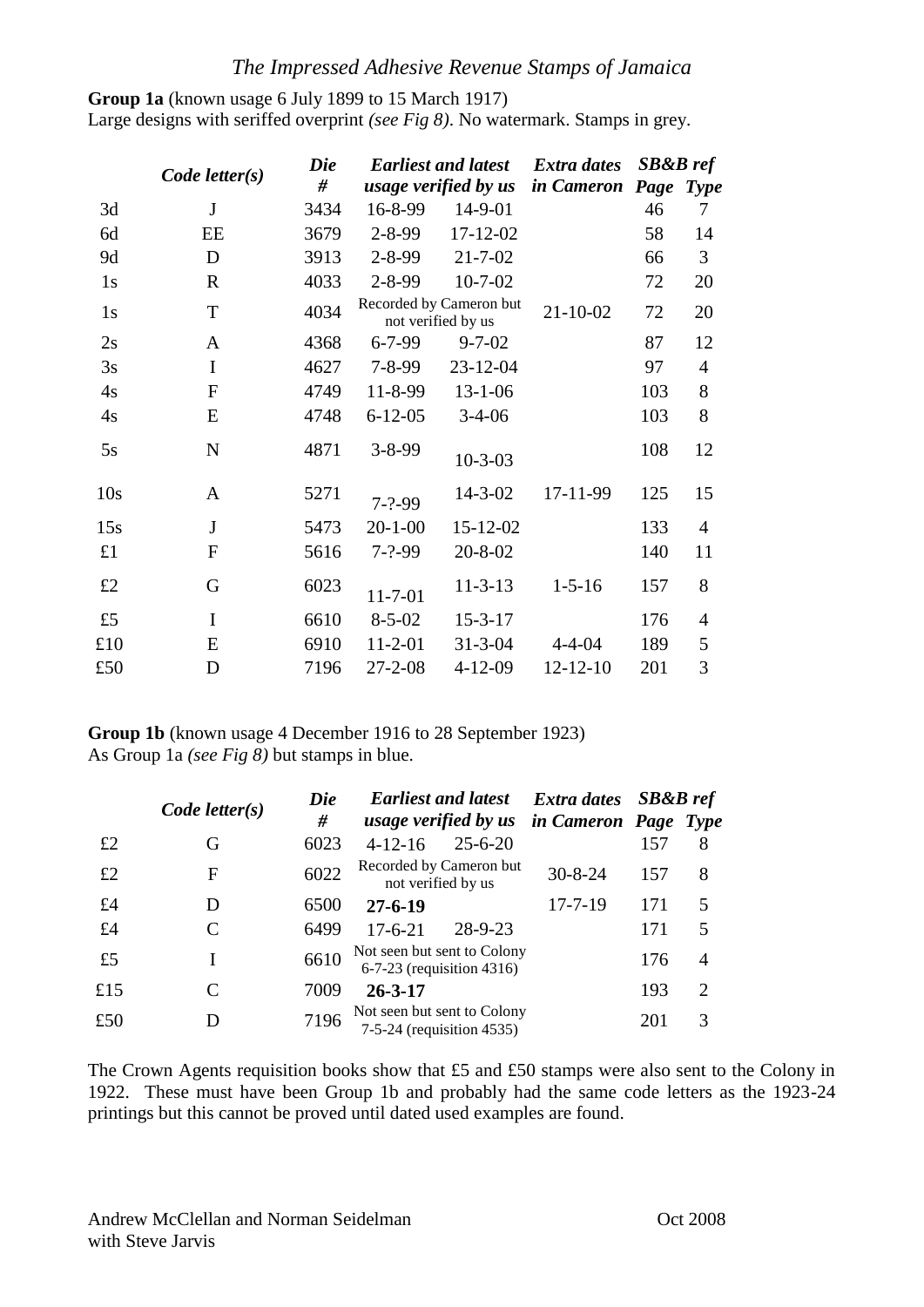**Group 2** (known usage 28 July 1902 to 2 March 1914) Small designs with sans-serif overprint *(see Fig 9)*. No watermark. Stamps in grey.

|     |                     | <b>Die</b> |                | <b>Earliest and latest</b> | <b>Extra dates</b> | <b>SB&amp;B</b> ref |                |
|-----|---------------------|------------|----------------|----------------------------|--------------------|---------------------|----------------|
|     | $Code$ letter $(s)$ | #          |                | usage verified by us       | in Cameron         | Page                | <b>Type</b>    |
| 3d  | $\overline{F}$      | 3452       | $28 - 7 - 02$  | $12 - 7 - 12$              |                    | 47                  | 11             |
| 3d  | E                   | 3451       | $10 - 1 - 13$  |                            | $12 - 7 - 12$      | 47                  | 11             |
| 6d  | H                   | 3705       | $30-1-03$      | $27 - 2 - 14$              |                    | 59                  | 21             |
| 9d  | B                   | 3916       | $? - 10 - 02$  | $31 - 3 - 13$              |                    | 66                  | $\overline{4}$ |
| 1s  | H                   | 4046       | 18-11-02       | $2 - 3 - 14$               |                    | 73                  | 23             |
| 2s  | I                   | 4380       | $21 - 10 - 02$ | $11 - 3 - 13$              |                    | 88                  | $[16]$         |
| 2s  | G                   | 4378       | $25 - 2 - 10$  |                            | $8 - 8 - 10$       | 88                  | $[16]$         |
| 3s  | A (low opt)         | 4632       | $4 - 8 - 03$   | 22-10-10                   |                    | 98                  | 6              |
| 3s  | A (high opt)        | 4632       | $27 - 3 - 07$  | $4 - 10 - 12$              |                    | 98                  | 6              |
| 4s  | Roses (low opt)     | 4750       | 24-4-08        | 19-8-09                    |                    | 103                 | [9]            |
| 4s  | Roses (high opt)    | 4750       | $25 - 4 - 06$  | $16 - 1 - 13$              |                    | 103                 | [9]            |
| 5s  | H                   | 4889       | 18-11-03       | $31 - 1 - 12$              | $5 - 5 - 03$       | 109                 | 18             |
| 5s  | $\mathbf J$         | 4891       | $25 - 4 - 04$  | $6 - 7 - 09$               |                    | 109                 | 18             |
| 10s | $\mathbf I$         | 5281       | $23 - 5 - 03$  | $12 - 1 - 12$              |                    | 126                 | 19             |
| 10s | K                   | 5283       | $11 - 3 - 13$  |                            | $12 - ? - 10$      | 126                 | 19             |
| 15s | $D$ (low opt)       | 5482       | $? - ? - 03$   | $20 - 11 - 07$             |                    | 134                 | 8              |
| 15s | C (low opt)         | 5483       | $19 - 1 - 05$  | 22-11-06                   |                    | 134                 | 8              |
| 15s | $D?$ (high opt)     | 5482       | 22-?-10?       |                            |                    | 134                 | 8              |
| £1  | $\mathbf{F}$        | 5636       | $10-6-03$      | $2 - 3 - 14$               |                    | 141                 | 16             |
| £10 | $\mathsf{C}$        | 6917       | $28 - 3 - 07$  | $? - ? - 14$               |                    | 190                 | 8              |



*Fig 9: combination piece showing the junction of Groups 2 and 3. Used on 2 March 1914, it bears the Group 2 1s and £1 grey together with the Group 3 15s blue.*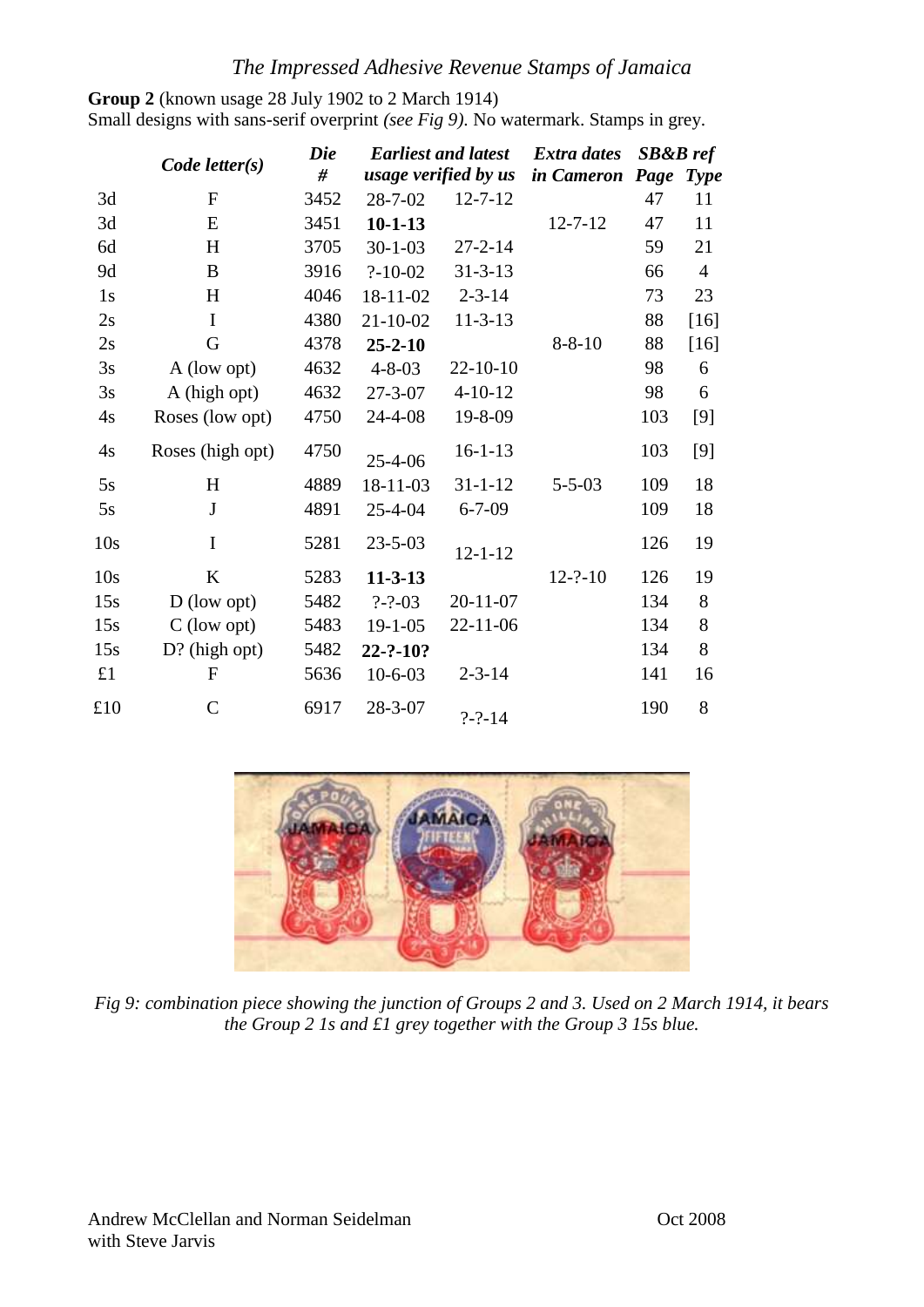*Old: crown in centre of design – large crown on 5s and 10s, small crown with triangular spur at top for others; all with single code letter at centre or lower right*



*Fig 10: old and new types for 3d, 6d, 1s, 5s and 10s values of Groups 3 and 4*

*Old: large crown (7s6d) or small crown with triangular spur on top (others)*



*Fig 11: old and new types for 2s, 3s, 4s, 7s6d and 15s values of Groups 3 and 4*

*Note: new types can be distinguished from old by the shape of the crown, all the new designs having the small crown with no triangular spur at top. The earlier designs used the large crown (5s, 7s6d and 10s) or the small crown with spur on top (others). The new designs for the 3d, 6d, 1s, 5s and 10s are significantly different from the previous versions in that the crown is now at the top rather than in the centre. For the other five values, old and new designs are similar – SB&B do not distinguish between them – though the location of the code letters has changed from lower right to upper right for both the 2s and 4s, bringing them into line with the other values.*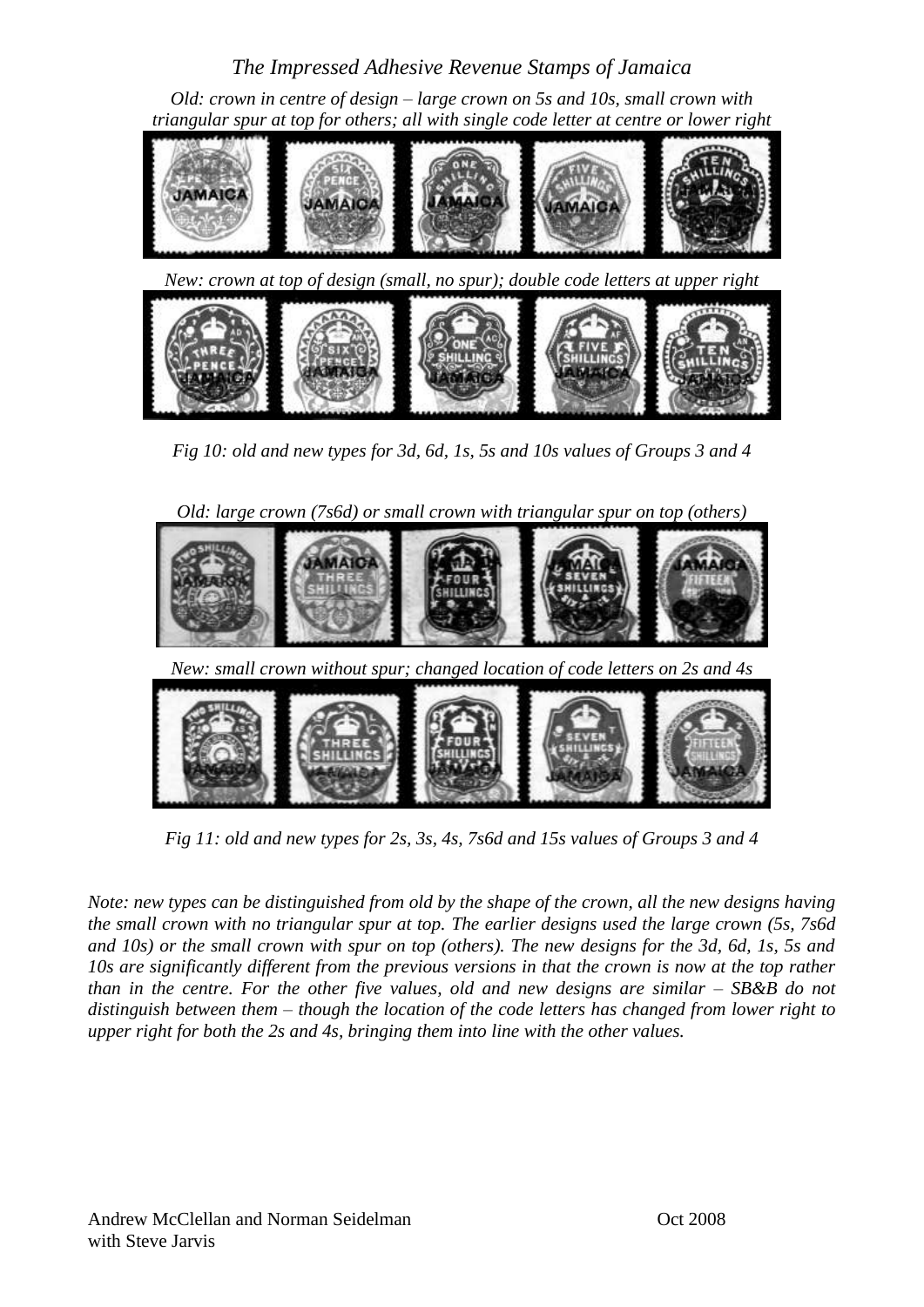**Group 3** (known usage 8 November 1913 to 21 May 1931)

Small designs with sans-serif overprint *(see Fig 9)*. No watermark. Stamps in blue. Overprint at top or in centre. New types introduced for some values *(see Figs 10 and 11 above)*.

|      | <b>Die</b>          | <b>Earliest and latest</b> |                                                          | <b>Extra dates</b>          | <b>SB&amp;B</b> ref |           |                |
|------|---------------------|----------------------------|----------------------------------------------------------|-----------------------------|---------------------|-----------|----------------|
|      | $Code$ letter $(s)$ | #                          | usage verified by us                                     |                             | in Cameron          | Page Type |                |
| 3d   | $\mathbf{F}$        | 3452                       | $14 - 4 - 17$                                            | $9 - 10 - 30$               | $15 - 3 - 17$       | 47        | 11             |
| 3d   | E                   | 3451                       | $7 - 7 - 21$                                             | 15-12-27                    | $14 - 4 - 17$       | 47        | 11             |
| 6d   | H                   | 3705                       | $11-6-14$                                                | $6 - 2 - 26$                |                     | 59        | 21             |
| 6d   | $\rm I$             | 3706                       | $27 - 1 - 21$                                            | $14 - 8 - 25$               | $5 - 1 - 21$        | 59        | 21             |
| 6d   | $\mathbf J$         | 3707                       | $25 - 6 - 27$                                            | $21 - 5 - 31$               |                     | 59        | 21             |
| 6d   | AK (new type)       | 3746                       | Recorded by Cameron but<br>not verified by us            |                             | 18-6-26             | 61        | 23             |
| 9d   | B                   | 3916                       | $1 - 3 - 16$                                             | $8 - 8 - 29$                |                     | 66        | $\overline{4}$ |
| 9d   | $\mathbf{A}$        | 3915                       | $15 - 2 - 17$                                            | $1-9-28$                    |                     | 66        | $\overline{4}$ |
| 1s   | H                   | 4046                       | $23 - 5 - 14$                                            | $28 - 7 - 25$               |                     | 73        | 23             |
| 1s   | G                   | 4045                       | Not seen but sent to Colony<br>6-7-23 (requisition 4316) |                             |                     | 73        | 23             |
| 1s   | $\mathbf I$         | 4047                       | $21 - 10 - 27$                                           | $14 - 3 - 28$               |                     | 73        | 23             |
| 1s   | $\bf J$             | 4048                       | 22-11-28                                                 |                             |                     | 73        | 23             |
| 1s   | K                   | 4049                       | $12 - 2 - 29$                                            | 12-7-29                     | 27-7-29             | 73        | 23             |
| 1s6d | B                   | 4232                       | 29-11-29                                                 | $2 - 4 - 30$                |                     | 81        | 12             |
| 2s   | $\mathbf I$         | 4380                       | $6 - 4 - 14$                                             | $26 - 8 - 19$               |                     | 88        | $[16]$         |
| 2s   | G                   | 4378                       | $23 - 6 - 25$                                            | $3 - 1 - 29$                |                     | 88        | $[16]$         |
| 2s   | $\bf J$             | 4381                       | 18-3-29                                                  | 29-7-29                     |                     | 88        | $[16]$         |
| 2s   | AD (new type)       | 4401                       | 30-12-29                                                 | 29-10-30                    |                     | 88        | 16             |
| 3s   | A                   | 4632                       | $8 - 11 - 13$                                            | $3 - 9 - 27$                |                     | 98        | 6              |
| 3s   | B                   | 4633                       | $8 - 8 - 21$                                             | $1 - 4 - 24$                |                     | 98        | 6              |
| 3s   | M (new type)        | 4644                       | Not seen but sent to Colony                              | $6-7-23$ (requisition 4316) |                     | 98        | [6]            |
| 3s   | $L$ (new type)      | 4643                       | $31 - 7 - 29$                                            |                             |                     | 98        | [6]            |
| 4s   | Roses               | 4750                       | $13-4-16$                                                | $2? - ? - 23?$              | $22 - 1 - 13$       | 103       | [9]            |
| 4s   | $\mathbf{A}$        | 4751                       | $8 - 5 - 28$                                             | 19-9-29                     |                     | 103       | $[9]$          |
| 4s   | $N$ (new type)      | 4764                       | $21 - 11 - 29$                                           | $1 - 9 - 30$                |                     | 103       | 9              |
| 5s   | $H_{\rm}$           | 4889                       | $1 - 5 - 16$                                             | 22-9-19                     | $9 - 3 - 23$        | 109       | 18             |
| 5s   | K                   | 4892                       | $7 - 3 - 26$                                             | $23 - 5 - 28$               |                     | 109       | 18             |
| 6s   | Roses               | 4994                       | $24 - 6 - 15$                                            | 29-11-29                    |                     | 113       | $8\,$          |
| 6s   | A                   | 4995                       | $12 - 11 - 20$                                           | 21-10-27                    |                     | 113       | 8              |
| 7s6d | $\mathbf F$         | 5100                       | $? - 2 - 18?$                                            | $2 - 7 - 20$                | $2 - 9 - 24$        | 118       | [8]            |

Andrew McClellan and Norman Seidelman **Oct 2008** with Steve Jarvis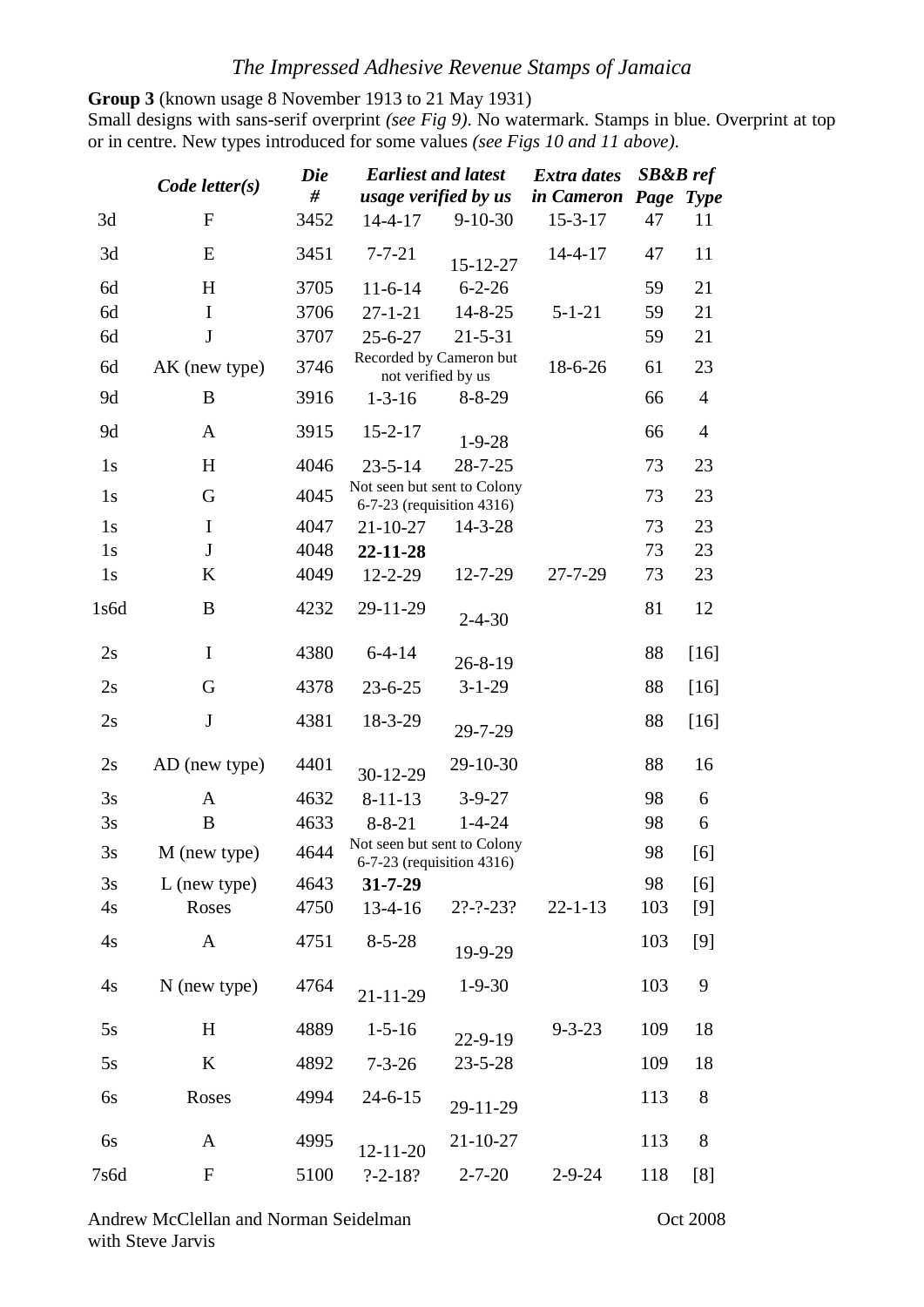*The Impressed Adhesive Revenue Stamps of Jamaica*

|                 | $Code$ letter $(s)$ | Die  | <b>Earliest and latest</b>                                |                      | <b>Extra dates</b> | $SB&B\,ref$            |             |
|-----------------|---------------------|------|-----------------------------------------------------------|----------------------|--------------------|------------------------|-------------|
|                 | #                   |      |                                                           | usage verified by us |                    | <i>in Cameron Page</i> | <b>Type</b> |
| 7s6d            | E                   | 5099 | $4 - 2 - 24$                                              |                      |                    | 118                    | [8]         |
| 10 <sub>s</sub> | K                   | 5283 | $22 - 3 - 16$                                             | 19-4-28              |                    | 126                    | 19          |
| 10s             | J                   | 5282 | $22 - 2 - 26$                                             |                      |                    | 126                    | 19          |
| 10s             | Y (new type)        | 5298 | $27 - 6 - 30$                                             |                      | $31 - ? - 29$      | 127                    | 20          |
| 15s             | D                   | 5483 | $2 - 3 - 14$                                              | $31 - 8 - 20$        |                    | 134                    | 8           |
| 15s             | $U$ (new type)      | 5500 | $3 - 12 - 23$                                             | $7 - 10 - 27$        | $10-10-27$         | 134                    | [8]         |
| 15s             | T (new type)        | 5499 | $1 - 4 - 24$                                              |                      |                    | 134                    | [8]         |
| £1              | F                   | 5636 | $25 - 5 - 16$                                             | $3 - 5 - 28$         |                    | 141                    | 16          |
| £1              | T                   | 5650 | $24 - 7 - 23$                                             | $10 - 4 - 31$        |                    | 141                    | 16          |
| £2              | $\mathbf R$         | 6045 | $28 - ? - 21$                                             | $3 - 1 - 31$         | $2 - 3 - 28$       | 158                    | 10          |
| £4              | E                   | 6508 | Not seen but sent to Colony<br>7-5-24 (requisition 4535)  |                      |                    | 172                    | 6           |
| £10             | $\mathsf{C}$        | 6917 | Not seen but sent to Colony<br>7-5-24 (requisition 4535)  |                      |                    | 190                    | 8           |
| £15             | B                   | 7013 | Not seen but sent to Colony<br>24-7-25 (requisition 4832) |                      |                    | 193                    | 3           |
| £20             | $\mathsf{C}$        | 7052 | Not seen but sent to Colony<br>6-7-23 (requisition 4316)  |                      |                    | 195                    | 6           |
| £30             | Roses               | 7131 | Not seen but sent to Colony<br>2-7-26 (requisition 5136)  |                      |                    | 198                    | 5           |
| £100            | Roses               | 7316 | Not seen but sent to Colony<br>6-7-23 (requisition 4316)  |                      |                    | 207                    | 3           |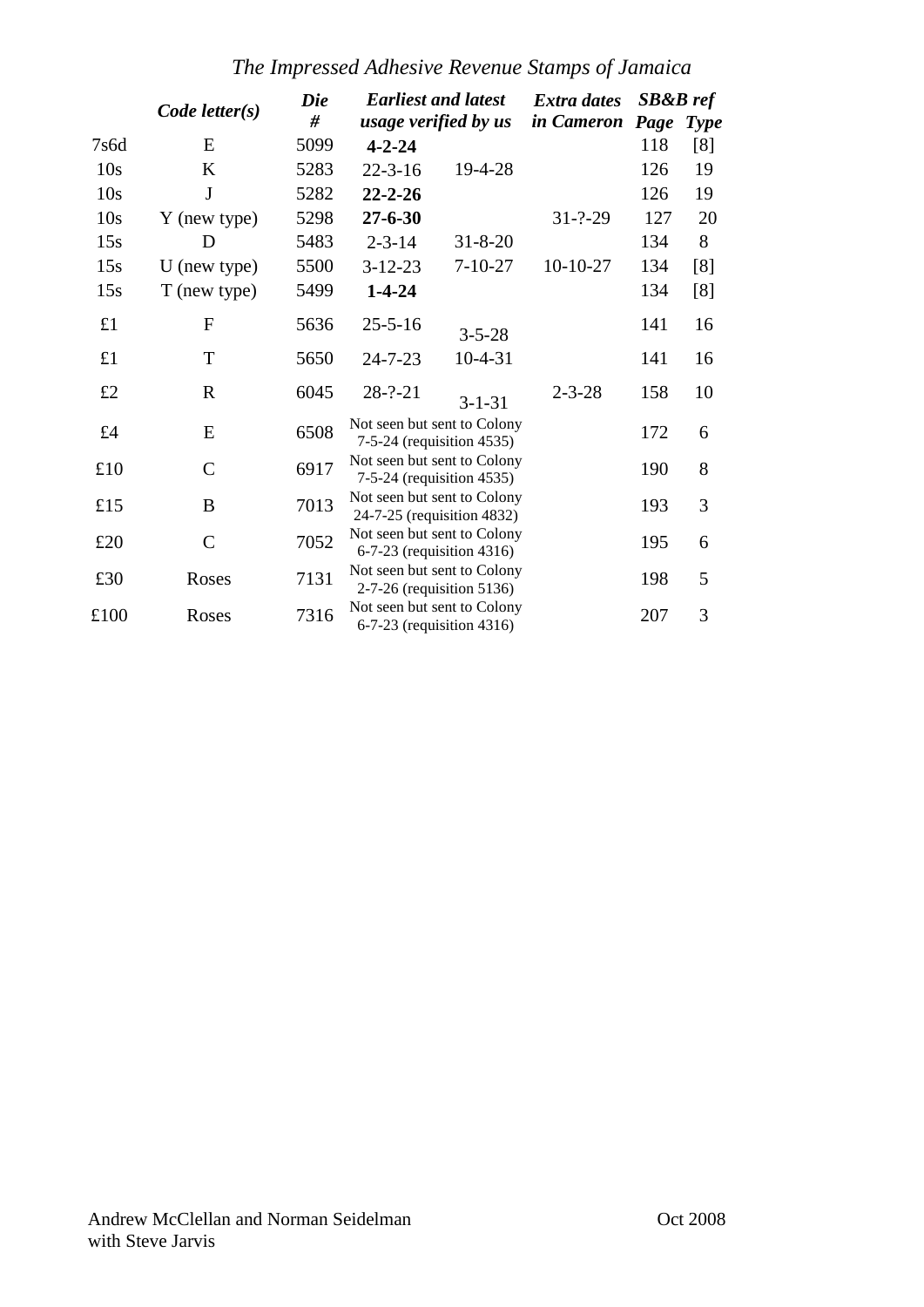**Group 4** (known usage 9 April 1931 to 7 July 1958). Small designs with sans-serif overprint. No watermark. Stamps in blue. Overprint at or towards foot of stamp. New types for many values. Note that the 2s G, 2s J and 4s A are in the old designs, though new designs had been introduced for these values in Group 3.





|      | $Code$ letter $(s)$ | <b>Die</b><br># |                | <b>Earliest and latest</b><br>usage verified by us | <b>Extra dates</b><br>in Cameron Page | $SB&B\,ref$ | <b>Type</b>    |
|------|---------------------|-----------------|----------------|----------------------------------------------------|---------------------------------------|-------------|----------------|
| 3d   | AD (new type)       | 3480            | 14-6-49        | $6 - 9 - 56$                                       | $3 - 11 - 36$                         | 48          | 13             |
| 6d   | AH (new type)       | 3743            | 17-12-31       | $10-10-35$                                         |                                       | 60          | 23             |
| 6d   | AS (new type)       | 3751            | $15 - 5 - 41$  | 12-12-55                                           |                                       | 60          | 23             |
| 9d   | B                   | 3916            | $9 - 8 - 49$   | $4 - ? - 54$                                       | 28-3-49                               | 66          | $\overline{4}$ |
| 1s   | AC (new type)       | 4070            | $? - ? - 31$   | 21-4-52                                            |                                       | 73          | 24             |
| 1s3d | O                   | 4174            | $1 - 11 - 50$  | 13-12-56                                           | 27-10-50                              | 76          | $\overline{7}$ |
| 1s6d | B                   | 4232            | $9 - 12 - 32$  |                                                    |                                       | 81          | 12             |
| 1s6d | $\mathcal{C}$       | 4233            | $8 - 8 - 33$   | $23 - 6 - 55$                                      |                                       | 81          | 12             |
| 2s   | G (old type)        | 4378            | $9 - 4 - 31$   | $23 - 8 - 32$                                      |                                       | 88          | $[16]$         |
| 2s   | $J$ (old type)      | 4381            | $21 - 11 - 45$ | $23 - 3 - 46$                                      | $11 - 10 - 44$                        | 88          | $[16]$         |
| 2s   | AS (new type)       | 4416            | $1 - 11 - 46$  | $31 - 3 - 52$                                      |                                       | 88          | 16             |
| 2s6d | AE                  | 4563            | 28-2-48        | $10 - 7 - 53$                                      |                                       | 95          | 20             |
| 3s   | $L$ (new type)      | 4643            | 22-3-49        | $25 - 6 - 54$                                      |                                       | 98          | [6]            |
| 4s   | A (old type)        | 4751            | $22 - 1 - 40$  |                                                    | $29 - 2 - 36$                         | 103         | $[9]$          |
| 4s   | $N$ (new type)      | 4764            | 28-3-49        | 13-10-55                                           | 24-8-44                               | 103         | 9              |
| 4s6d | D                   | 4811            | $22 - 2 - 51$  | $6 - 9 - 56$                                       | 13-7-49                               | 104         | 3              |
| 5s   | AF (new type)       | 4915            | 28-10-46       | $25 - 6 - 56$                                      |                                       | 110         | 19             |
| 6s   | A                   | 4995            | 30-6-32        |                                                    | $8 - 7 - 41$                          | 113         | $8\,$          |
| 6s   | Roses               | 4994            | 20-9-44        | 19-7-55                                            |                                       | 113         | 8              |
| 7s6d | T (new type)        | 5114            | 13-6-49        | $7 - 7 - 58$                                       | $9 - 5 - 41$                          | 118         | 8              |
| 10s  | AF (new type)       | 5305            | $2 - 4 - 32$   |                                                    |                                       | 127         | 20             |
| 10s  | AN (new type)       | 5313            | $20 - 5 - 41$  | $9 - 6 - 53$                                       |                                       | 127         | 20             |
| 15s  | AB (new type)       | 5507            | $16 - 2 - 40$  | $4 - 8 - 48$                                       | 30-4-35                               | 134         | [8]            |
| 15s  | $Z$ (new type)      | 5505            | $20 - 3 - 42$  | $21 - 10 - 55$                                     |                                       | 134         | [8]            |
| £1   | T                   | 5650            | 20-9-44        | $24 - 11 - 56$                                     |                                       | 141         | 16             |
| £2   | $\mathbf R$         | 6045            | $20 - 3 - 42$  | $27 - 3 - 51$                                      |                                       | 158         | 10             |
| £3   | $\bf J$             | 6389            | $4 - 9 - 52$   | $25 - 6 - 54$                                      | $14 - 7 - 52$                         | 167         | 9              |
|      |                     |                 |                |                                                    |                                       |             |                |

Andrew McClellan and Norman Seidelman **Oct 2008** with Steve Jarvis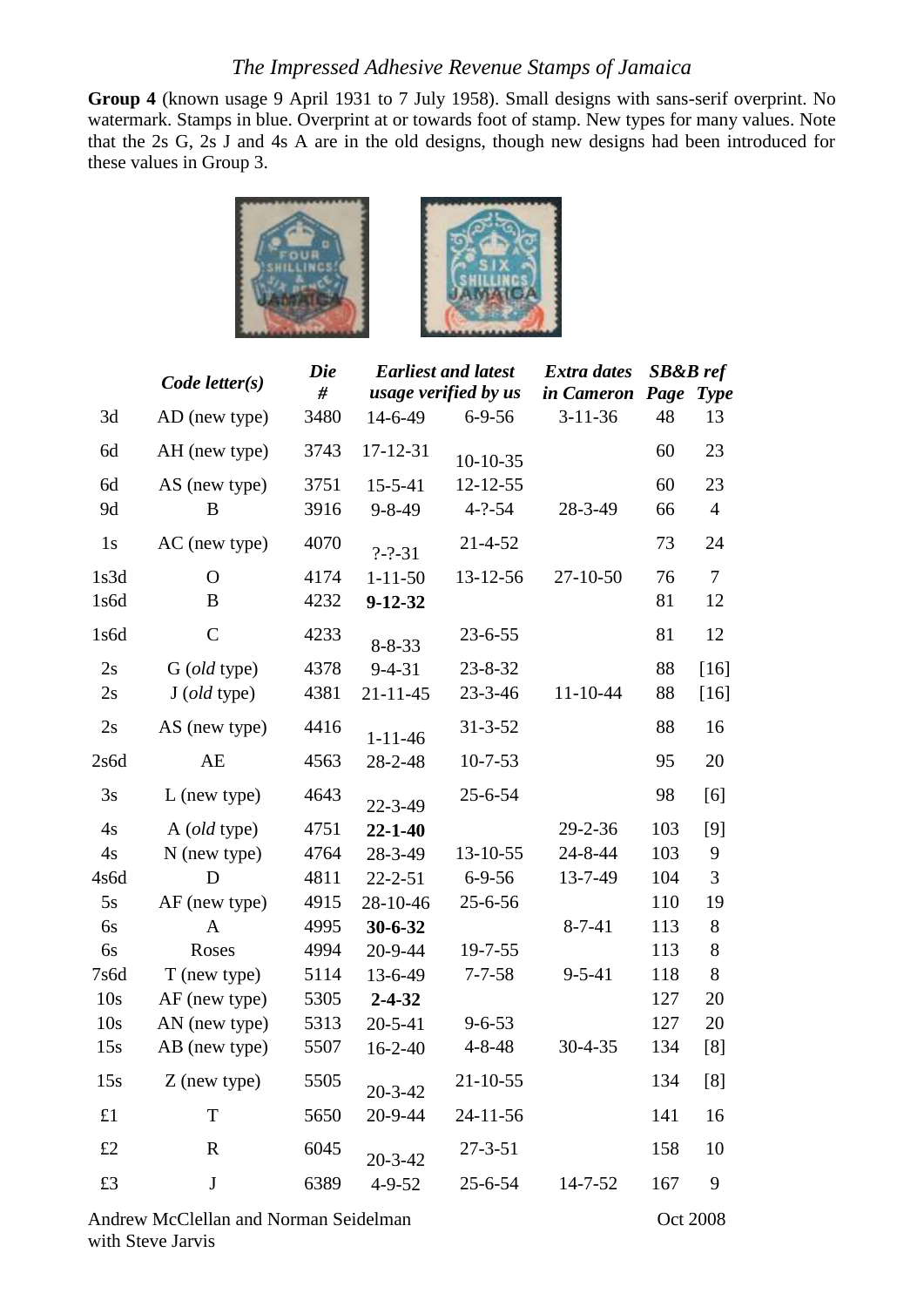*The Impressed Adhesive Revenue Stamps of Jamaica*

|      | $Code$ letter $(s)$ | Die  | <b>Earliest and latest</b>                                  | Extra dates          | <b>SB&amp;B</b> ref |                |
|------|---------------------|------|-------------------------------------------------------------|----------------------|---------------------|----------------|
|      |                     | #    | usage verified by us                                        | in Cameron Page Type |                     |                |
| £4   | E                   | 6508 | $6 - 4 - 54$<br>$20 - 3 - 42$                               |                      | 172                 | 6              |
| £5   | U                   | 6639 | $17 - 5 - 48$<br>$24 - 3 - 54$                              | $11 - 5 - 48$        | 177                 | 7              |
| £10  | T                   | 6934 | $25 - 7 - 49$                                               | $7 - 8 - 50$         | 190                 | 8              |
| £15  | B                   | 7013 | Not seen but sent to Colony<br>22-7-30 (requisition 6552)   |                      | 193                 | 3              |
| £15  | C                   | 7014 | $4 - 4 - 56$                                                |                      | 193                 | 3              |
| £20  | C                   | 7052 | Not seen but sent to Colony<br>29-7-32 (requisition 7369/3) |                      | 195                 | 6              |
| £30  | Roses               | 7131 | Not seen but sent to Colony<br>29-7-32 (requisition 7369/3) |                      | 198                 | 5              |
| £30  | A                   | 7132 | Not seen but sent to Colony<br>20-7-50 (requisition 4137/1) |                      | 198                 | 5              |
| £50  | E                   | 7203 | Not seen but sent to Colony<br>14-2-34 (requisition 8063)   |                      | 202                 | $\overline{A}$ |
| £100 | Roses               | 7316 | Not seen but sent to Colony<br>29-7-32 (requisition 7369/3) |                      | 207                 | 3              |
| £500 | Roses               | 7426 | Not seen but sent to Colony<br>29-5-41 (requisition 1638/3) |                      | 216                 | 4              |

**Group 5** (known usage 6 November 1956 to 16 January 1959)

As Group 4 but wmk Multiple Script CA. **Note that we have so far seen only one example of each stamp in this group except the 1s3d and 15s.**

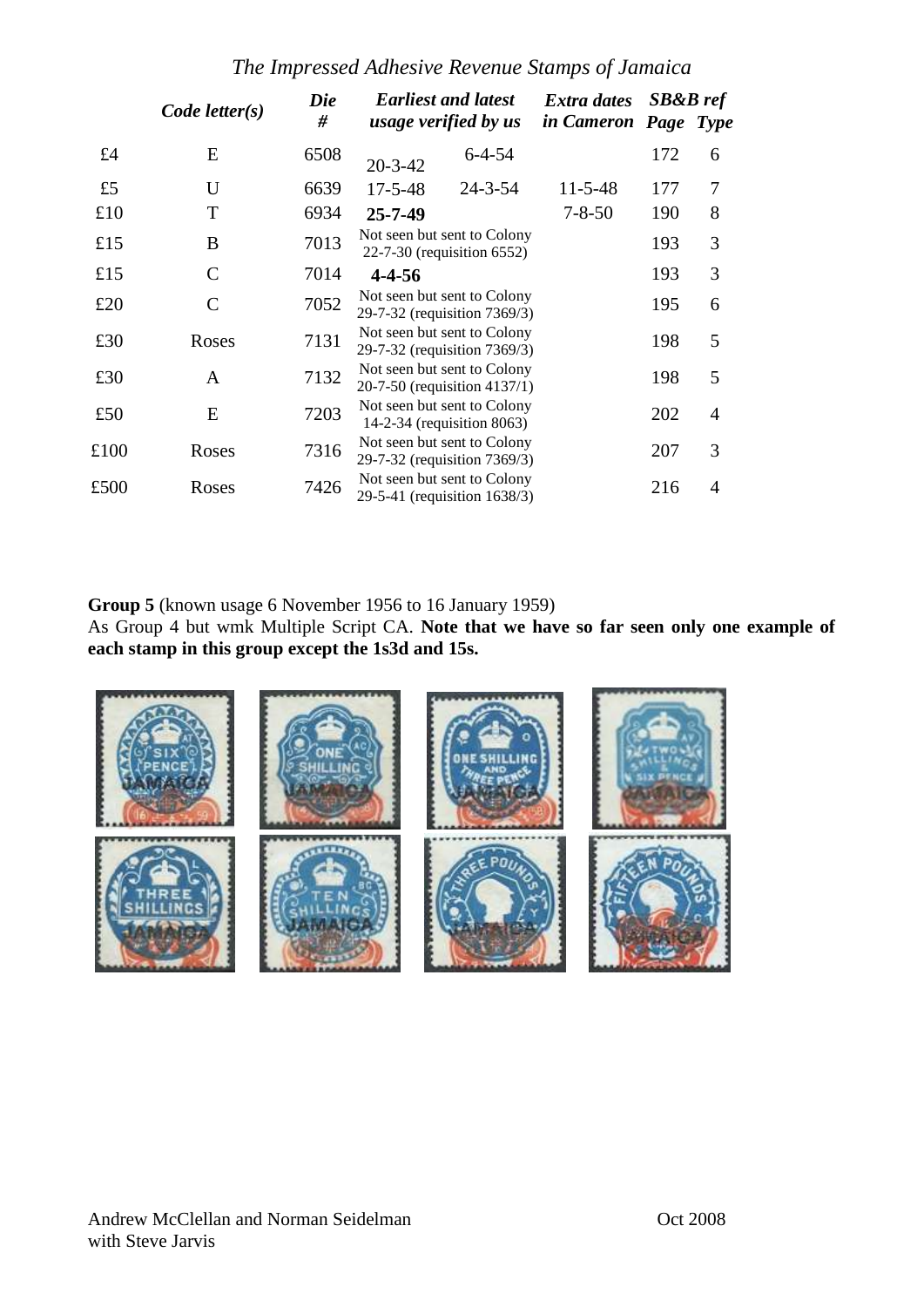| $Code$ letter $(s)$ |               | <b>Die</b><br># | <b>Earliest and latest</b><br><i>usage verified by us</i>   | <b>Extra dates</b><br>in Cameron Page Type | <b>SB&amp;B</b> ref |                |
|---------------------|---------------|-----------------|-------------------------------------------------------------|--------------------------------------------|---------------------|----------------|
| 3d                  | AD?           | 3480            | Not seen but sent to Colony<br>4-11-58 (requisition 8793/1) |                                            | 48                  | 13             |
| 6d                  | AS            | 3751            | $6 - 11 - 56$                                               |                                            | 60                  | 23             |
| 6d                  | AT            | 3752            | $16 - 1 - 59$                                               |                                            | 60                  | 23             |
| 9d                  | B             | 3916            | $25 - 7 - 58$                                               |                                            | 66                  | $\overline{4}$ |
| 1s                  | <b>AC</b>     | 4070            | $4 - 8 - 58$                                                |                                            | 73                  | 24             |
| 1s3d                | $\Omega$      | 4174            | 28-10-58<br>$10-12-57$                                      | The                                        | 76                  | 7              |
| 1s6d                | $\mathcal{C}$ | 4233            | 24-12-57                                                    | stamps                                     | 81                  | 12             |
| 2s                  | AS?           | 4416            | Not seen but sent to Colony<br>4-11-58 (requisition 8793/1) | on<br>Script                               | 88                  | 16             |
| 2s6d                | AE            | 4563            | $? - 8 - 58$                                                | paper                                      | 95                  | 20             |
| 2s6d                | AV            | 4580            | $7 - 1 - 59$                                                | are                                        | 95                  | 20             |
| 3s                  | L             | 4643            | $30 - ? - 58$                                               | not<br>listed                              | 98                  | [6]            |
| 3s                  | Z             | 4657            | $1 - 11 - 58$                                               | by                                         | 98                  | [6]            |
| 4s                  | $\mathbf N$   | 4764            | $16 - 7 - 58$                                               | Cameron                                    | 103                 | 9              |
| 4s6d                | D             | 4811            | $15 - 7 - 58$                                               |                                            | 104                 | 3              |
| 5s                  | AF            | 4915            | 4-11-58                                                     |                                            | 110                 | 19             |
| 6s                  | Roses?        | 4994            | Not seen but sent to Colony<br>4-11-58 (requisition 8793/1) |                                            | 113                 | 8              |
| 7s6d                | $T$ ?         | 5114            | Not seen but sent to Colony<br>4-11-58 (requisition 8793/1) |                                            | 118                 | 8              |
| 10s                 | AN            | 5313            | 12-11-57                                                    |                                            | 127                 | 20             |
| 10s                 | <b>BG</b>     | 5332            | $1 - 12 - 58$                                               |                                            | 127                 | 20             |
| 15s                 | Z             | 5505            | $8-4-58$<br>$15 - 2 - 58$                                   |                                            | 134                 | [8]            |
| £1                  | T             | 5650            | 28-7-58                                                     |                                            | 141                 | 16             |
| £2                  | $\mathbb{R}$  | 6045            | $4 - ? - 58$                                                |                                            | 158                 | 10             |
| £3                  | Y             | 6404            | $7 - 1 - 59$                                                |                                            | 167                 | 9              |
| £4                  | E             | 6508            | $29 - ? - 58$                                               |                                            | 172                 | 6              |
| £5                  | U             | 6639            | $4 - ? - 58$                                                |                                            | 177                 | 7              |
| £10                 | AA            | 6941            | $1 - 10 - 58$                                               |                                            | 190                 | 8              |
| £15                 | $\mathsf{C}$  | 7014            | 22-12-58                                                    |                                            | 193                 | 3              |
| £20                 | $C$ ?         | 7052            | Not seen but sent to Colony<br>9-7-56 (requisition 7223/1)  |                                            | 195                 | 6              |
| £30                 | $A$ ?         | 7132            | Not seen but sent to Colony<br>9-7-56 (requisition 7223/1)  |                                            | 198                 | 5              |
| £50                 | $E$ ?         | 7203            | Not seen but sent to Colony<br>9-7-56 (requisition 7223/1)  |                                            | 202                 | 4              |
| £100                | Roses?        | 7316            | Not seen but sent to Colony<br>9-7-56 (requisition 7223/1)  |                                            | 207                 | 3              |
| £500                | Roses?        | 7426            | Not seen but sent to Colony<br>9-7-56 (requisition 7223/1)  |                                            | 216                 | $\overline{4}$ |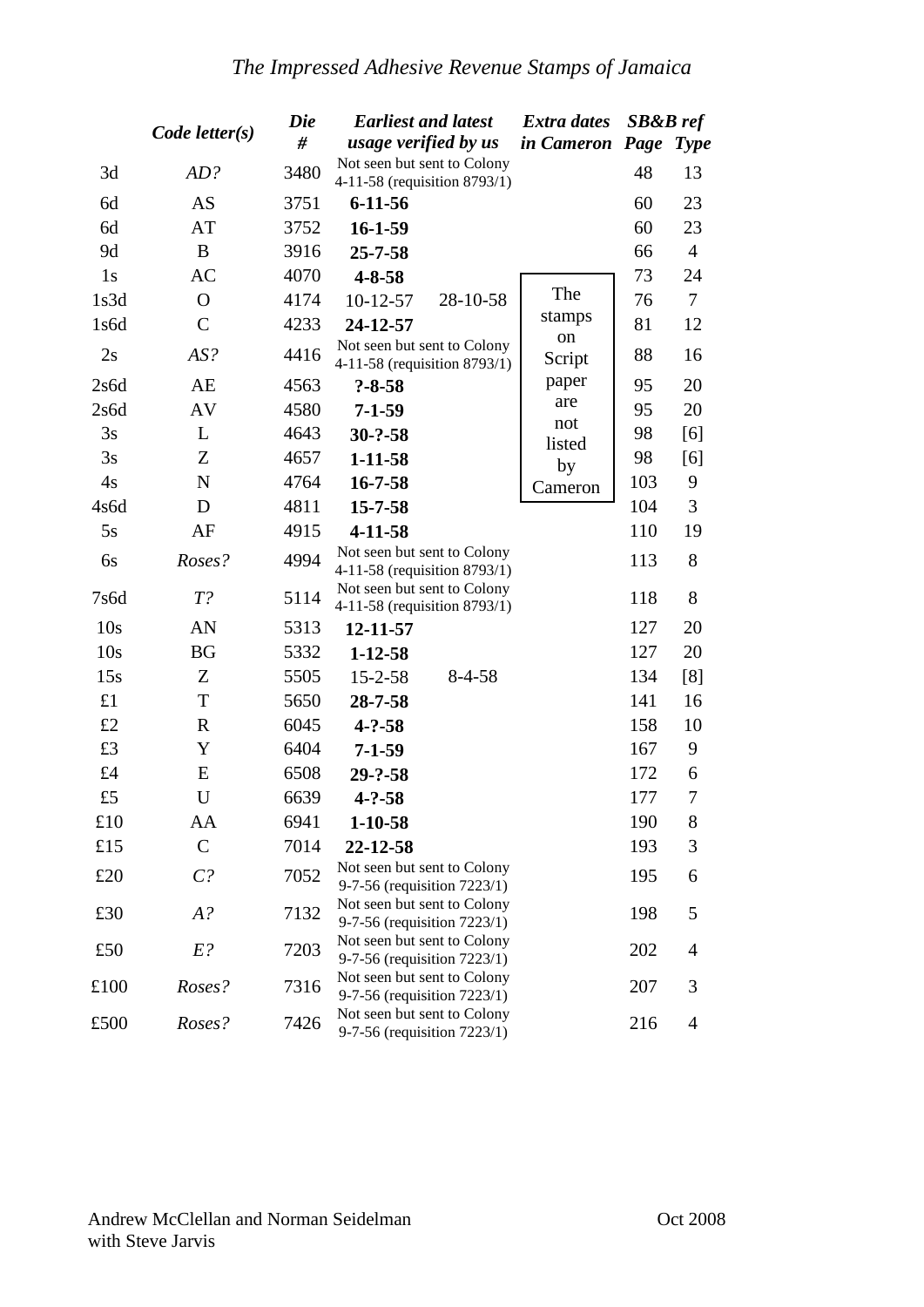#### Cancellations

The impressed adhesive revenues of Jamaica were cancelled in Jamaica, normally using embossing cancellers made in London under instructions from Crown Agents. The cancelling die impressed a raised white design with a translucent vermilion background into both stamp and document. The die had three small circular insets at both top and bottom to allow for the date to be inserted. The cancel is almost always applied at the top of the larger designs (making the lower half of the cancel visible on the stamp) and usually at the bottom of the small designs.





*A. Standard type B. Special JAMAICA type (1911)*

*Fig 12: the two cancellation types (enlarged – actual size of each is 25 x 33 mm)*

Two different types of cancel are known. The standard type *(Fig 12A)* is a version of the hexagonal cancel with rounded corners used in Great Britain. It has the Royal coat of arms, encircled by the Garter motto *HONI SOIT QUI MAL Y PENSE*, with the crown on top surmounted by laurel leaves. To the left of the crown is a rose; to the right, the letter J to indicate Jamaica.

The other canceller *(Fig 12B)* has the country name JAMAICA in full immediately below the crown, with a motif underneath representing Jamaican agricultural exports in the form of banana flowers and fruit above a pair of sugar canes. Also in type B the month is shown as three letters rather than a number.

The Type A cancel is known used throughout nearly the entire impressed adhesive period. It is recorded for almost every year between 1899 and 1959 (we have yet to see any stamps used in 1933, 36, 37 or 43), though there was a gap of almost exactly twelve months in 1911. The last recorded usage of Type A in 1911 was on 31 January; it is not seen again until 27 January 1912.

The usage of the Type B cancel corresponds almost exactly with the gap in Type A, all recorded examples being dated between 23 February and 7 December 1911. Type B was evidently brought in to replace Type A but quickly withdrawn. There is no sign of wear in the late examples, so presumably the cancel was considered unsatisfactory for some other reason. Perhaps the design contained some inaccuracy which displeased the Governor"s chief botanist? We may never know.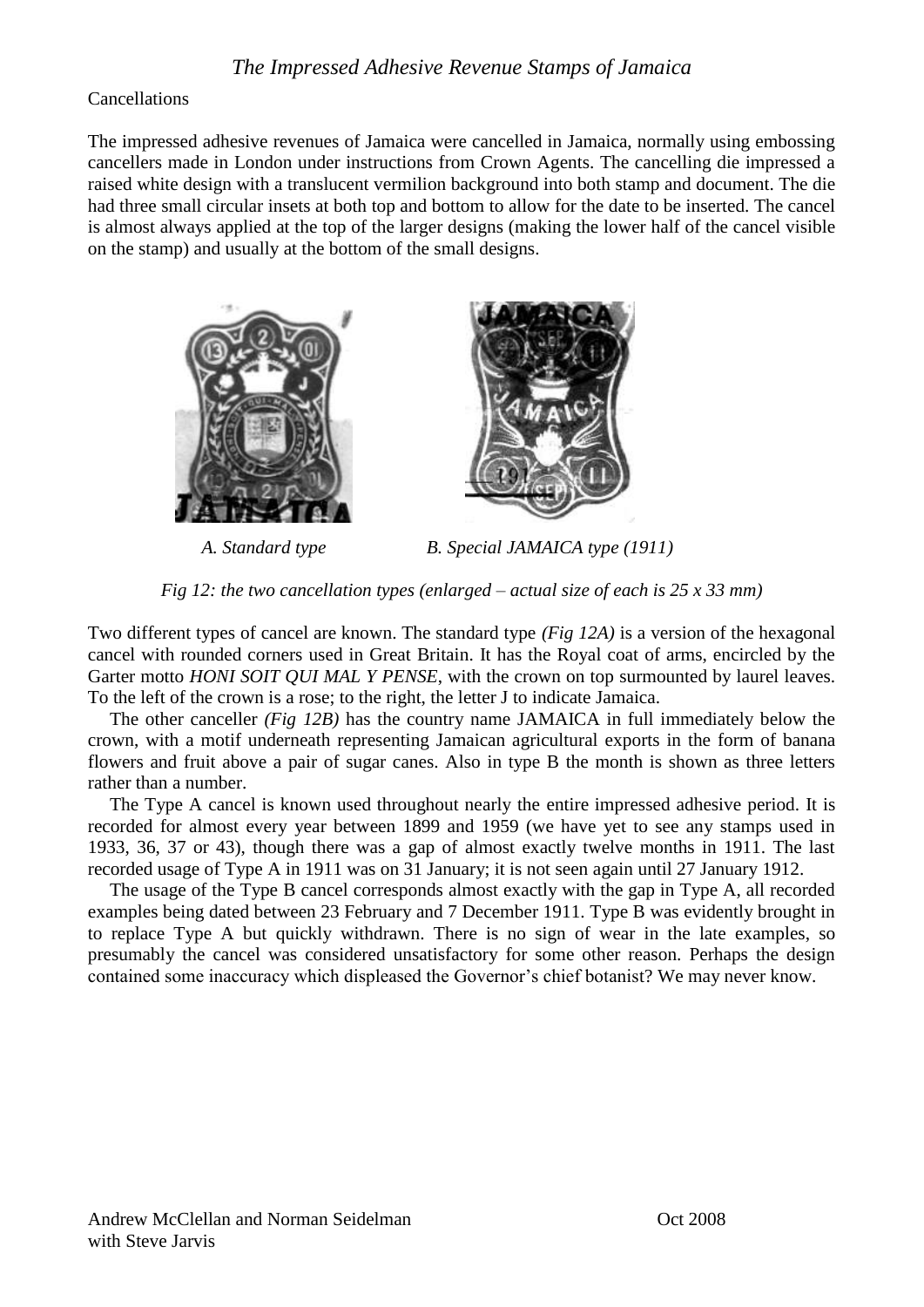#### Usage

Cameron"s name for Jamaican impressed revenue adhesives was "Policy Marines", his view being that these stamps were predominantly used to collect a tax on marine insurance policies for outbound cargo. In fact it seems more likely that the designation "Policy Marine" is based on a misunderstanding which originated with Forbin"s 1915 catalogue. Forbin"s listing of impressed revenue adhesives of *Great Britain* is headed 'Policy Marine Insurance (Enregistrement)', though this is misleading: although general duty stamps *were* used for marine insurance policies in the UK, such usage was only between the 1860s and 1890s, and the stamps were available for other purposes too, both then and later. Unfortunately Forbin replicated his error about the GB stamps in his listing for Jamaica, giving the Jamaican impressed issues the title "Policy Marine Insurance". (The inversion *Policy Marine* rather than *Marine Policy* is a case of noun-before-adjective in Forbin's native French.) Whatever the facts behind Cameron's nomenclature, marine insurance policies were only one of a number of instruments on which impressed adhesive revenues were used – and in fact only one marine insurance policies bearing these stamps have so far come to light.

The best source of information on rates of stamp duty is *The Handbook of Jamaica ... comprising historical, statistical and general information concerning the island – an invaluable resource for* colonial officials and the business community first produced in 1880 and updated annually. The *Handbook* gives the rates of stamp duty for legal and financial instruments of every description, though it also makes clear that the use of *adhesive* revenue stamps – as opposed to direct-embossed – was limited to only a few of these. The rates relevant to our study are summarised in a simplified form here:

#### Bills and Notes

| Bills of Exchange and Promissory Notes drawn in Jamaica           |                 |
|-------------------------------------------------------------------|-----------------|
| Bill or note payable up to £5                                     | 2d              |
| Above £5 but under $£10$                                          | 4d              |
| Of or above £10 but not exceeding $£20$                           | 6d              |
| Above £20 but not exceeding £30                                   | 1s              |
| Above £30 but not exceeding £50                                   | 1s6d            |
| Above £50 but not exceeding £100                                  | 2s              |
| For every additional $£100$ or part thereof                       | 2s              |
| Foreign Bills, ie Bills of Exchange and Promissory Notes drawn    |                 |
| overseas and negotiated in Jamaica                                |                 |
| Bill or note payable up to £5                                     | 6d              |
| Above £5 but not exceeding £10                                    | 1s              |
| Above £10 but not exceeding £50                                   | 1s6d            |
| Above £50 but not exceeding £100                                  | 3s              |
| For every additional $£100$ or part thereof                       | 3s              |
| Bills of Sight where the value of the goods exceeds £5            | 10s             |
| Insurance policies                                                |                 |
| Life insurance policies                                           |                 |
| Sum insured not exceeding £25                                     | 6d              |
| Above £25 but not exceeding £50                                   | 9d              |
| Above £50 but not exceeding £100                                  | 1s3d            |
| For every additional $£100$ or part thereof                       | 1s3d            |
| Marine insurance policies                                         | 3d per £100     |
| Other insurance policies – fire, crops, property etc              |                 |
| Sum insured not exceeding £500                                    | 6d per $£20$    |
| Above £500 but not exceeding £3000                                | 2s6d per £100   |
| <b>Andrew McClellan and Norman Seidelman</b><br>with Steve Jarvis | <b>Oct 2008</b> |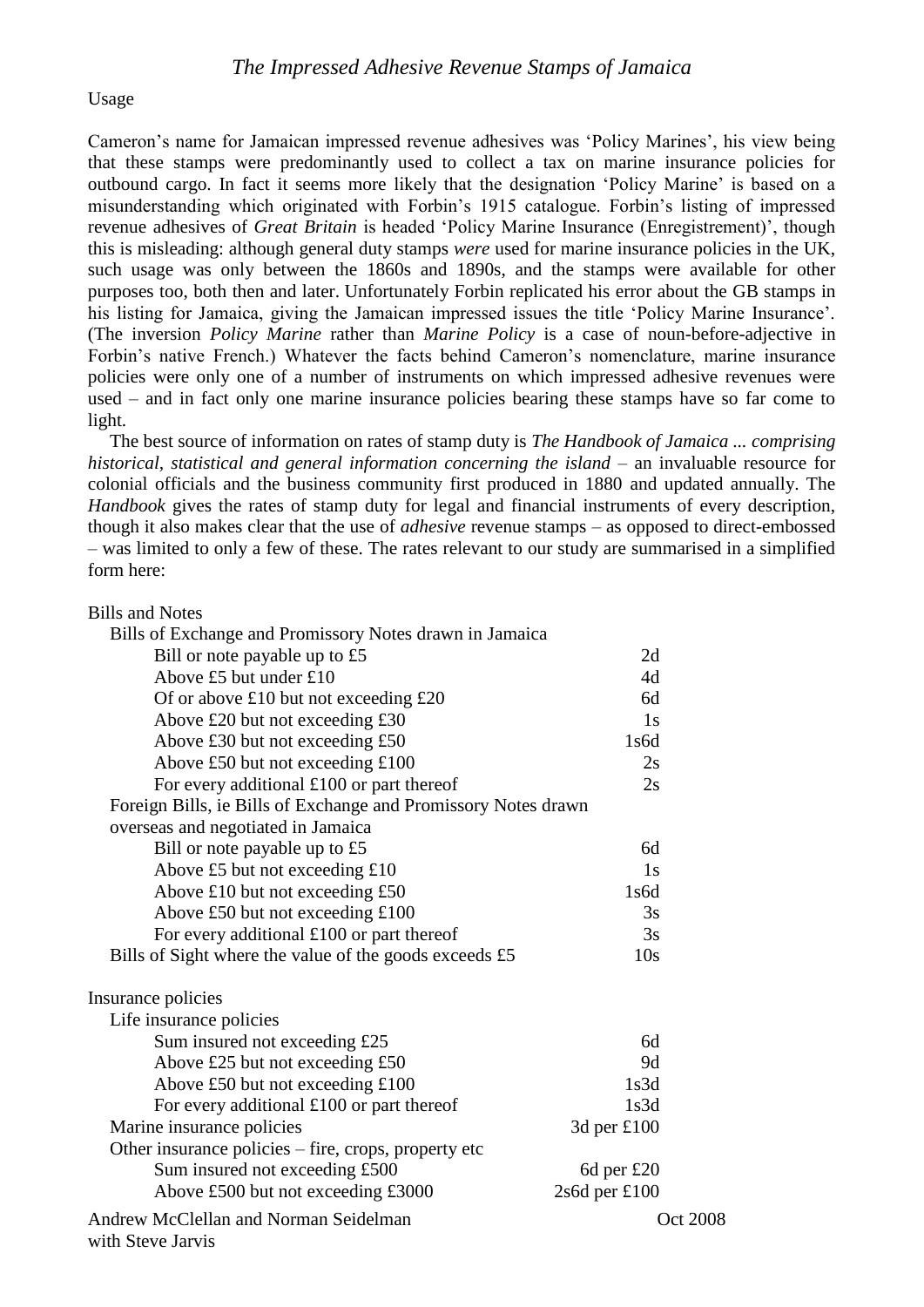| Above £3000                                        | f4    |
|----------------------------------------------------|-------|
| Other fees                                         |       |
| Customs Warrants per set, inwards and outwards     | 3d    |
| Letters of Allotment or Renunciation of £5 or more | 6d    |
| Passport                                           | 5s    |
| Power of Attorney                                  | f110s |

These rates come from the 1927 edition of the *Handbook*, and some variation seems to have happened in earlier and later years. For example, the passport fee seems to have increased to 10s in the 1940s and then to £1 by the mid-1950s. Also a fee of £1.10s for Probate seems to have been introduced at some point, along with a reduced rate of stamp duty for car insurance policies (see documents illustrated below).



Promissory note for £50 drawn and negotiated in Jamaica showing 1s6d rate



Foreign Bill for US\$14000 ( $\approx$  £3100) drawn in the USA and negotiated in Jamaica Duty of 93 shillings  $(= 31 \times \text{the } 3s \text{ per } \text{\pounds}100 \text{ rate})$  paid using  $\text{\pounds}4$ , 10s and 3s adhesives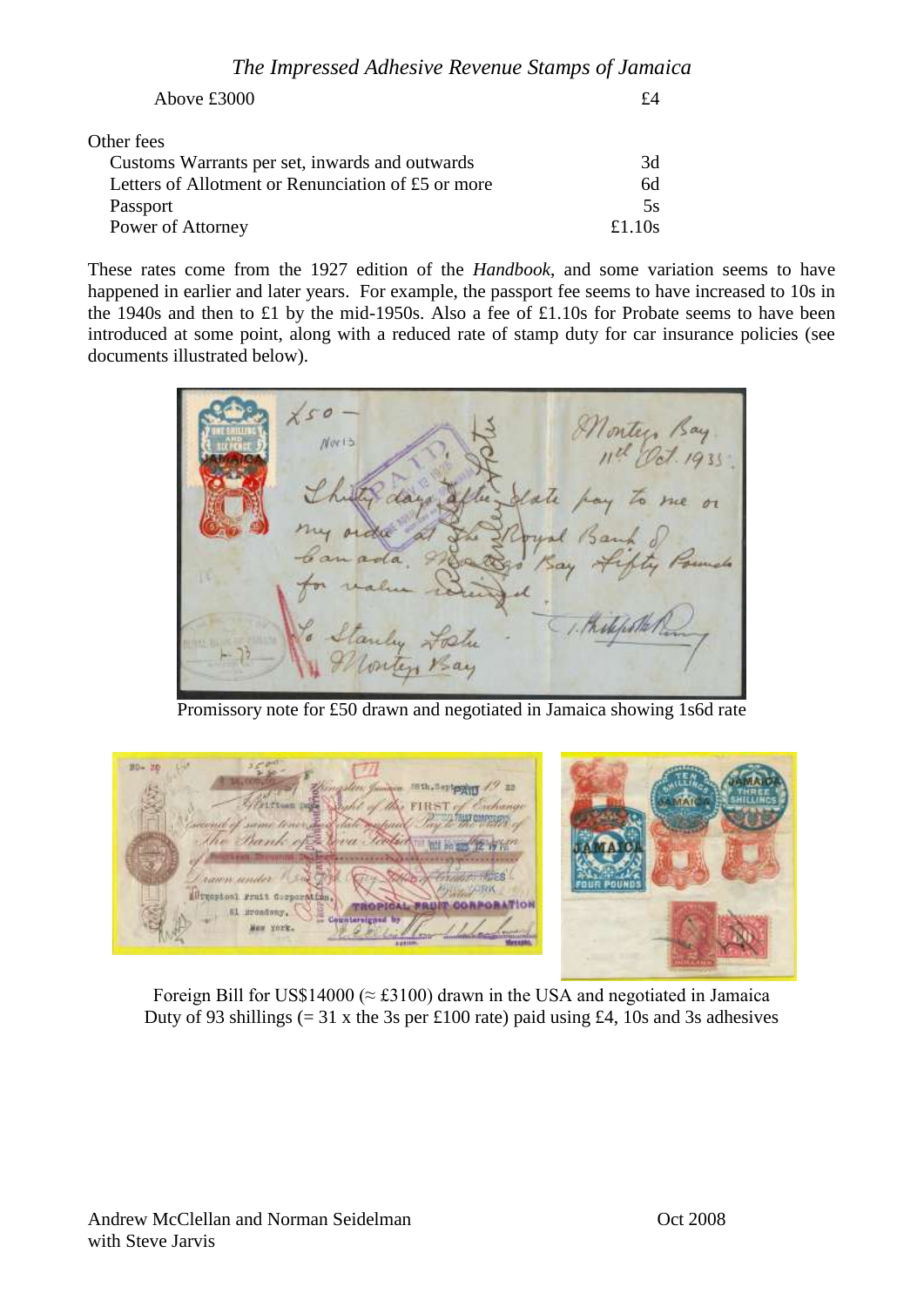

Car insurance policy for £300 drawn up in 1950 showing a 6d rate



Passport pieces showing fees of 10s (1947) and £1 (1956)





Probate document showing a pair of 15s stamps paying a fee of £1.10 in 1955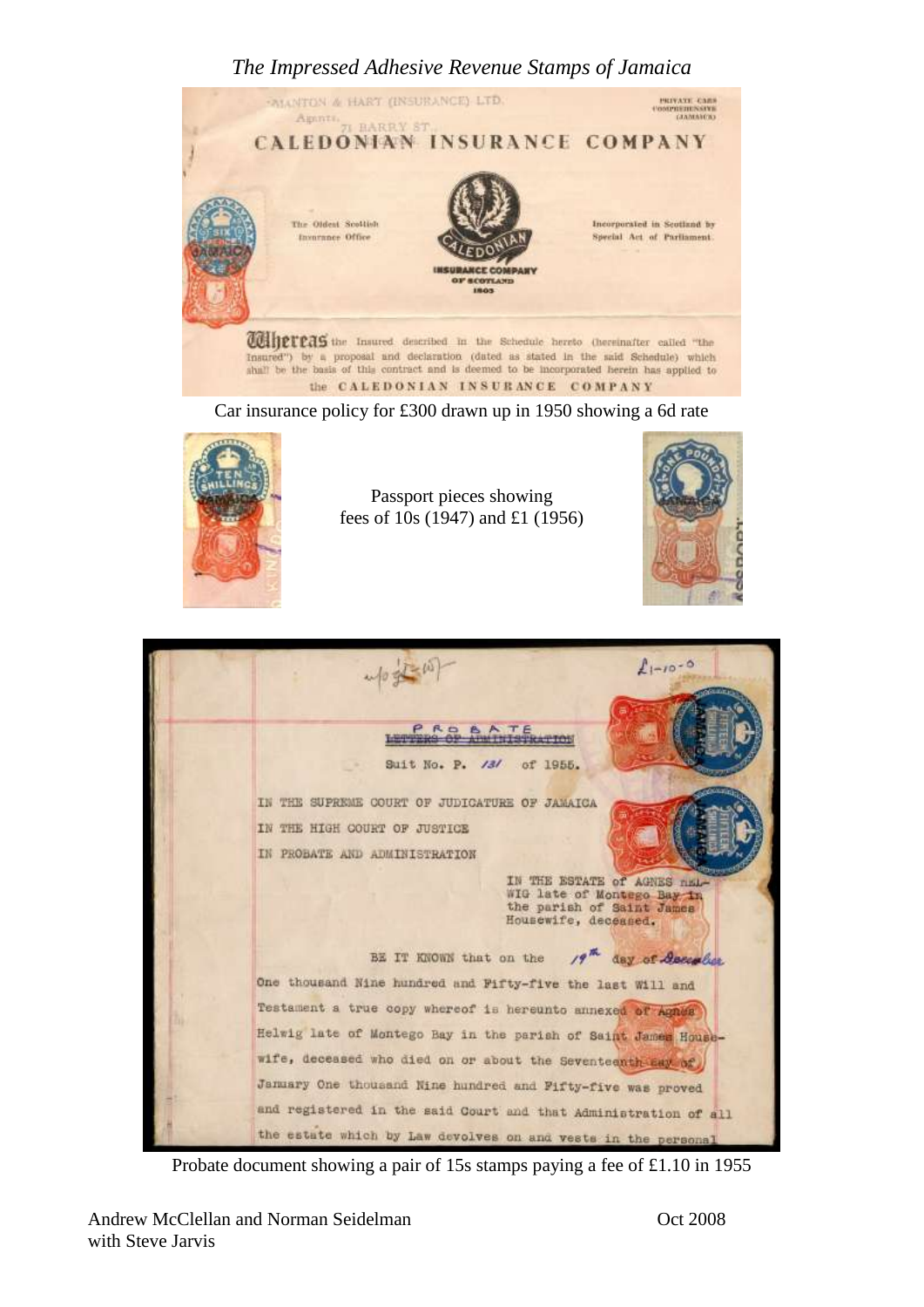Shipped in good order and well-conditioned by *PH Cleared* in and upon the supper in good order and well-conditioned by 1011 Org 20 in and upon the<br>good Ship called the Calle Cree where the cross of the cross of the cross of the cross of the cross of the cross of the contract of the cross of the contract of the cross of the cross of the cross of the cross of the cross of the cross of the cross of t 620, 0. 2 Sichal  $42.00 h$  milla 662. n. 2. Thought  $\frac{7}{270}$ ,  $\frac{2}{3}$ ,  $\frac{7}{9}$  Inhald an Dock Enemies, Fire, and all and every other dangers and accidents of the Seas. Rivers, and Navigation 315. S. - Laguard R. of wholever inture and trink sever excepted) anto Mer Thermote Hankey T. or to  $\angle$  /  $\angle$  /  $\angle$  /  $\angle$  /  $\angle$  /  $\angle$  /  $\angle$  /  $\angle$  /  $\angle$  /  $\angle$  /  $\angle$  /  $\angle$  /  $\angle$  /  $\angle$  /  $\angle$  /  $\angle$  /  $\angle$  /  $\angle$  /  $\angle$  /  $\angle$  /  $\angle$  /  $\angle$  /  $\angle$  /  $\angle$  /  $\angle$  /  $\angle$  /  $\angle$  /  $\angle$  /  $\angle$  /  $\angle$  /  $\angle$  Qualità e peso sconosciuta a per Cractic party of a Low down 12" January 1912 and with primars and average accustomed. In **Witness** whereof the Master or Purser of the said Ship hath afterned to Three Bills of Lading, all of this tenor and Date ; the one of which Bills being notomplished, the others to stand void. Durin Savanni alaman, samsan 175 May 1912 Western and Contents suknown, not liable for Leakage, and the state of the state of the state of the state of the state of the state of the state of the state of the state of the state of the state of the state of the stat  $= 1972$ 

Marine Insurance Policy with 1902 1s 'H'. Cancel Type 'B'

The document relates to a cargo of 66d tons, 2 cwr of straight logwood and 315 tons,5 cwt of logwood roots shipped by the 'Lake Erie from Savannah La Mar to Goole', signed by the Master, the form is dated 17 May 1912.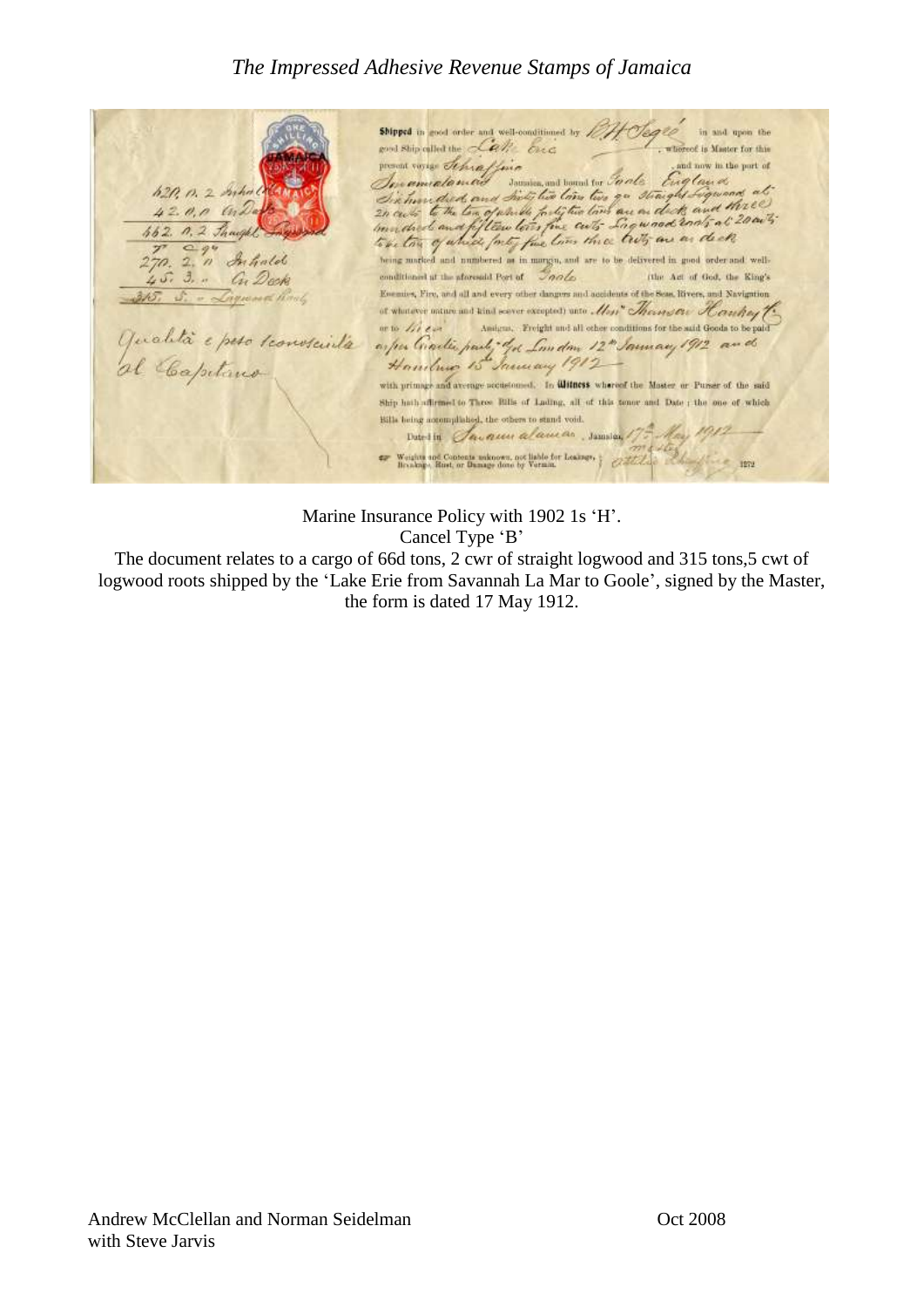Acknowledgments

The authors wish to express their profound thanks to a number of individuals who have generously shared information with us. Michael Hamilton kindly gave his permission to publish the proof and specimen material from his specialist stock. Ed Hitchings and Paul Wright sent details of their collections. Jerrold Casway, Ian Jakes, Harris Leonard and Arthur Mongan allowed their collections to be examined. Michael Medlicott and Derek Sutcliffe kindly permitted Steve Jarvis to scan their advanced collections in their entirety and illustrate some of their gems in this article. Paul Skinner provided invaluable assistance in locating the Jamaica material in the British Library, including the Kay Collection, the Foreign and Commonwealth Office Collection, the Crown Agents archive and the Board of Inland Revenue stamping department archive.

In addition to the published material cited in the text of the article, mention should be made of Donald Duston"s article "Corrections, Additions and Other Notes to the British Commonwealth Revenues Catalog" (*The American Revenuer*, September 1991, p179).

The authors would warmly welcome the assistance of any reader willing to provide additions, corrections or comments on this area of philatelic research.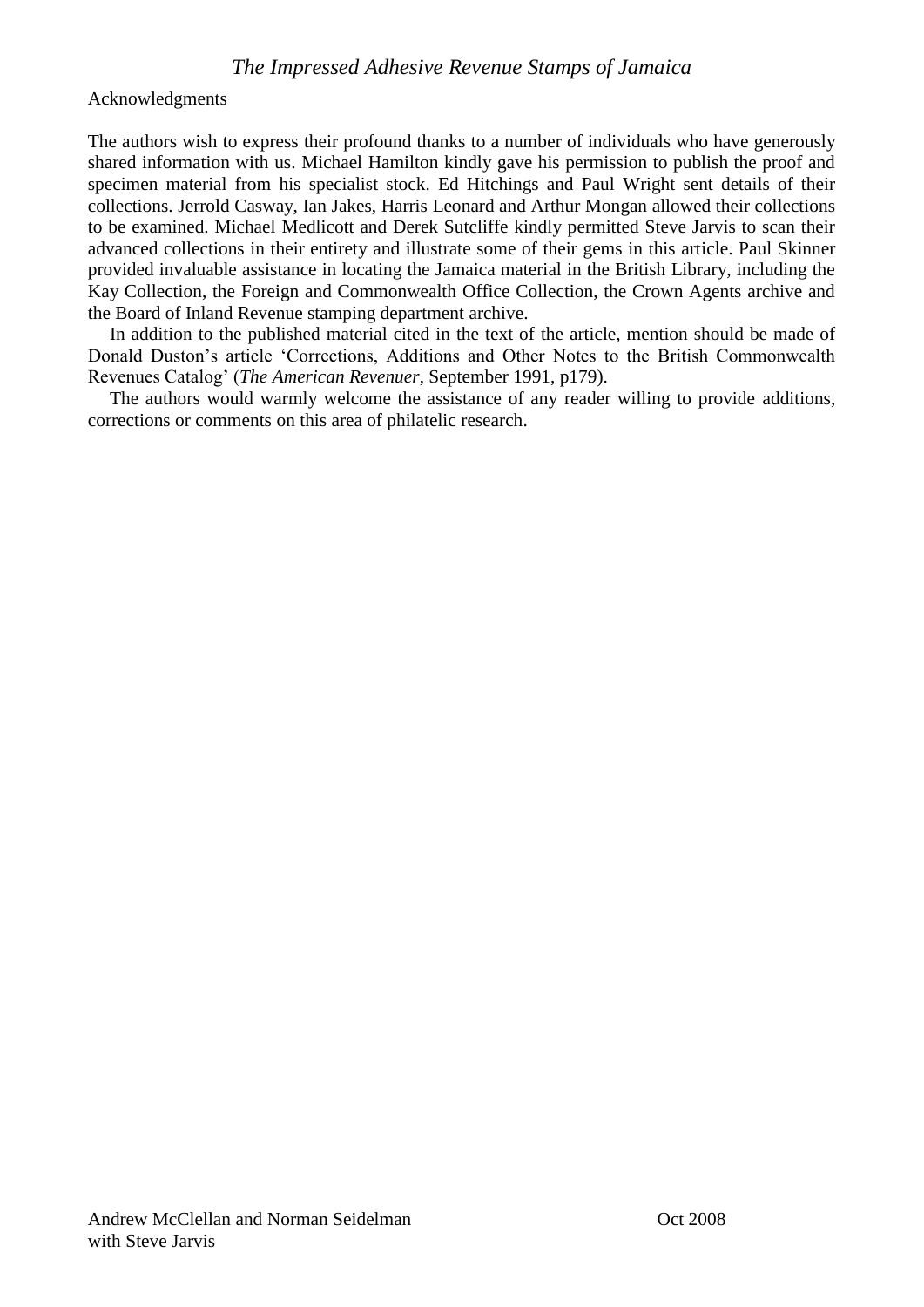Appendix: data from the Crown Agents requisition books

The tables on the next four pages show all the entries in the Crown Agents requisition books relating to Jamaica impressed adhesive revenues, starting from 1922 – when records began to be kept in this form – and ending with the final printing of 1958. This provides a complete record of the number of stamps of each denomination printed in each requisition, and gives a grand total of just over 6.7 million stamps printed in that 38-year period.

|               |                                                                                                                                                                                                                                                                                                                                                                                                                                      | 3d                                                                                                                                                                                                                                                                                                                                                                                                                                                                                                                                                                                                                                                                                          | <b>6d</b>                                                                                                                                                                                                                                                                              | 9d                                                                                                                                                                                                                                                                                          | 1s                                                                                                                                                                                                                                                            | 1s3d                                                                                                                                                                                                                                                                               | 1s6d                                                         | 2s                                                                                                                                                                                                                                                              |
|---------------|--------------------------------------------------------------------------------------------------------------------------------------------------------------------------------------------------------------------------------------------------------------------------------------------------------------------------------------------------------------------------------------------------------------------------------------|---------------------------------------------------------------------------------------------------------------------------------------------------------------------------------------------------------------------------------------------------------------------------------------------------------------------------------------------------------------------------------------------------------------------------------------------------------------------------------------------------------------------------------------------------------------------------------------------------------------------------------------------------------------------------------------------|----------------------------------------------------------------------------------------------------------------------------------------------------------------------------------------------------------------------------------------------------------------------------------------|---------------------------------------------------------------------------------------------------------------------------------------------------------------------------------------------------------------------------------------------------------------------------------------------|---------------------------------------------------------------------------------------------------------------------------------------------------------------------------------------------------------------------------------------------------------------|------------------------------------------------------------------------------------------------------------------------------------------------------------------------------------------------------------------------------------------------------------------------------------|--------------------------------------------------------------|-----------------------------------------------------------------------------------------------------------------------------------------------------------------------------------------------------------------------------------------------------------------|
|               |                                                                                                                                                                                                                                                                                                                                                                                                                                      |                                                                                                                                                                                                                                                                                                                                                                                                                                                                                                                                                                                                                                                                                             |                                                                                                                                                                                                                                                                                        |                                                                                                                                                                                                                                                                                             |                                                                                                                                                                                                                                                               |                                                                                                                                                                                                                                                                                    |                                                              | 18,000                                                                                                                                                                                                                                                          |
|               |                                                                                                                                                                                                                                                                                                                                                                                                                                      |                                                                                                                                                                                                                                                                                                                                                                                                                                                                                                                                                                                                                                                                                             |                                                                                                                                                                                                                                                                                        |                                                                                                                                                                                                                                                                                             |                                                                                                                                                                                                                                                               |                                                                                                                                                                                                                                                                                    |                                                              |                                                                                                                                                                                                                                                                 |
|               |                                                                                                                                                                                                                                                                                                                                                                                                                                      |                                                                                                                                                                                                                                                                                                                                                                                                                                                                                                                                                                                                                                                                                             |                                                                                                                                                                                                                                                                                        |                                                                                                                                                                                                                                                                                             |                                                                                                                                                                                                                                                               |                                                                                                                                                                                                                                                                                    |                                                              | 15,000                                                                                                                                                                                                                                                          |
|               |                                                                                                                                                                                                                                                                                                                                                                                                                                      |                                                                                                                                                                                                                                                                                                                                                                                                                                                                                                                                                                                                                                                                                             |                                                                                                                                                                                                                                                                                        |                                                                                                                                                                                                                                                                                             |                                                                                                                                                                                                                                                               |                                                                                                                                                                                                                                                                                    |                                                              | 12,000                                                                                                                                                                                                                                                          |
|               |                                                                                                                                                                                                                                                                                                                                                                                                                                      |                                                                                                                                                                                                                                                                                                                                                                                                                                                                                                                                                                                                                                                                                             |                                                                                                                                                                                                                                                                                        |                                                                                                                                                                                                                                                                                             |                                                                                                                                                                                                                                                               |                                                                                                                                                                                                                                                                                    |                                                              | 18,000                                                                                                                                                                                                                                                          |
|               |                                                                                                                                                                                                                                                                                                                                                                                                                                      |                                                                                                                                                                                                                                                                                                                                                                                                                                                                                                                                                                                                                                                                                             |                                                                                                                                                                                                                                                                                        |                                                                                                                                                                                                                                                                                             |                                                                                                                                                                                                                                                               |                                                                                                                                                                                                                                                                                    |                                                              | 24,000                                                                                                                                                                                                                                                          |
|               |                                                                                                                                                                                                                                                                                                                                                                                                                                      |                                                                                                                                                                                                                                                                                                                                                                                                                                                                                                                                                                                                                                                                                             |                                                                                                                                                                                                                                                                                        |                                                                                                                                                                                                                                                                                             |                                                                                                                                                                                                                                                               |                                                                                                                                                                                                                                                                                    |                                                              | 12,000                                                                                                                                                                                                                                                          |
|               |                                                                                                                                                                                                                                                                                                                                                                                                                                      |                                                                                                                                                                                                                                                                                                                                                                                                                                                                                                                                                                                                                                                                                             |                                                                                                                                                                                                                                                                                        |                                                                                                                                                                                                                                                                                             |                                                                                                                                                                                                                                                               |                                                                                                                                                                                                                                                                                    |                                                              |                                                                                                                                                                                                                                                                 |
|               |                                                                                                                                                                                                                                                                                                                                                                                                                                      |                                                                                                                                                                                                                                                                                                                                                                                                                                                                                                                                                                                                                                                                                             |                                                                                                                                                                                                                                                                                        |                                                                                                                                                                                                                                                                                             |                                                                                                                                                                                                                                                               |                                                                                                                                                                                                                                                                                    |                                                              | 15,000                                                                                                                                                                                                                                                          |
|               |                                                                                                                                                                                                                                                                                                                                                                                                                                      |                                                                                                                                                                                                                                                                                                                                                                                                                                                                                                                                                                                                                                                                                             |                                                                                                                                                                                                                                                                                        |                                                                                                                                                                                                                                                                                             |                                                                                                                                                                                                                                                               |                                                                                                                                                                                                                                                                                    |                                                              |                                                                                                                                                                                                                                                                 |
|               |                                                                                                                                                                                                                                                                                                                                                                                                                                      |                                                                                                                                                                                                                                                                                                                                                                                                                                                                                                                                                                                                                                                                                             |                                                                                                                                                                                                                                                                                        |                                                                                                                                                                                                                                                                                             |                                                                                                                                                                                                                                                               |                                                                                                                                                                                                                                                                                    |                                                              | 18,000                                                                                                                                                                                                                                                          |
|               |                                                                                                                                                                                                                                                                                                                                                                                                                                      |                                                                                                                                                                                                                                                                                                                                                                                                                                                                                                                                                                                                                                                                                             |                                                                                                                                                                                                                                                                                        |                                                                                                                                                                                                                                                                                             |                                                                                                                                                                                                                                                               |                                                                                                                                                                                                                                                                                    |                                                              | 18,000                                                                                                                                                                                                                                                          |
|               |                                                                                                                                                                                                                                                                                                                                                                                                                                      |                                                                                                                                                                                                                                                                                                                                                                                                                                                                                                                                                                                                                                                                                             |                                                                                                                                                                                                                                                                                        |                                                                                                                                                                                                                                                                                             |                                                                                                                                                                                                                                                               |                                                                                                                                                                                                                                                                                    |                                                              | 12,000                                                                                                                                                                                                                                                          |
|               |                                                                                                                                                                                                                                                                                                                                                                                                                                      |                                                                                                                                                                                                                                                                                                                                                                                                                                                                                                                                                                                                                                                                                             |                                                                                                                                                                                                                                                                                        |                                                                                                                                                                                                                                                                                             |                                                                                                                                                                                                                                                               |                                                                                                                                                                                                                                                                                    |                                                              | 18,000                                                                                                                                                                                                                                                          |
|               |                                                                                                                                                                                                                                                                                                                                                                                                                                      |                                                                                                                                                                                                                                                                                                                                                                                                                                                                                                                                                                                                                                                                                             |                                                                                                                                                                                                                                                                                        |                                                                                                                                                                                                                                                                                             |                                                                                                                                                                                                                                                               |                                                                                                                                                                                                                                                                                    |                                                              | 6,000                                                                                                                                                                                                                                                           |
|               |                                                                                                                                                                                                                                                                                                                                                                                                                                      |                                                                                                                                                                                                                                                                                                                                                                                                                                                                                                                                                                                                                                                                                             |                                                                                                                                                                                                                                                                                        |                                                                                                                                                                                                                                                                                             |                                                                                                                                                                                                                                                               |                                                                                                                                                                                                                                                                                    |                                                              |                                                                                                                                                                                                                                                                 |
|               |                                                                                                                                                                                                                                                                                                                                                                                                                                      |                                                                                                                                                                                                                                                                                                                                                                                                                                                                                                                                                                                                                                                                                             |                                                                                                                                                                                                                                                                                        |                                                                                                                                                                                                                                                                                             |                                                                                                                                                                                                                                                               |                                                                                                                                                                                                                                                                                    |                                                              | 12,000                                                                                                                                                                                                                                                          |
|               |                                                                                                                                                                                                                                                                                                                                                                                                                                      |                                                                                                                                                                                                                                                                                                                                                                                                                                                                                                                                                                                                                                                                                             |                                                                                                                                                                                                                                                                                        |                                                                                                                                                                                                                                                                                             |                                                                                                                                                                                                                                                               |                                                                                                                                                                                                                                                                                    |                                                              | 12,000                                                                                                                                                                                                                                                          |
|               |                                                                                                                                                                                                                                                                                                                                                                                                                                      |                                                                                                                                                                                                                                                                                                                                                                                                                                                                                                                                                                                                                                                                                             |                                                                                                                                                                                                                                                                                        |                                                                                                                                                                                                                                                                                             |                                                                                                                                                                                                                                                               |                                                                                                                                                                                                                                                                                    |                                                              | 6,000                                                                                                                                                                                                                                                           |
|               |                                                                                                                                                                                                                                                                                                                                                                                                                                      |                                                                                                                                                                                                                                                                                                                                                                                                                                                                                                                                                                                                                                                                                             |                                                                                                                                                                                                                                                                                        |                                                                                                                                                                                                                                                                                             |                                                                                                                                                                                                                                                               |                                                                                                                                                                                                                                                                                    |                                                              |                                                                                                                                                                                                                                                                 |
|               |                                                                                                                                                                                                                                                                                                                                                                                                                                      |                                                                                                                                                                                                                                                                                                                                                                                                                                                                                                                                                                                                                                                                                             |                                                                                                                                                                                                                                                                                        |                                                                                                                                                                                                                                                                                             |                                                                                                                                                                                                                                                               |                                                                                                                                                                                                                                                                                    |                                                              | 18,000                                                                                                                                                                                                                                                          |
|               |                                                                                                                                                                                                                                                                                                                                                                                                                                      |                                                                                                                                                                                                                                                                                                                                                                                                                                                                                                                                                                                                                                                                                             |                                                                                                                                                                                                                                                                                        |                                                                                                                                                                                                                                                                                             |                                                                                                                                                                                                                                                               |                                                                                                                                                                                                                                                                                    |                                                              | 12,000                                                                                                                                                                                                                                                          |
|               |                                                                                                                                                                                                                                                                                                                                                                                                                                      |                                                                                                                                                                                                                                                                                                                                                                                                                                                                                                                                                                                                                                                                                             |                                                                                                                                                                                                                                                                                        |                                                                                                                                                                                                                                                                                             |                                                                                                                                                                                                                                                               |                                                                                                                                                                                                                                                                                    |                                                              |                                                                                                                                                                                                                                                                 |
|               |                                                                                                                                                                                                                                                                                                                                                                                                                                      |                                                                                                                                                                                                                                                                                                                                                                                                                                                                                                                                                                                                                                                                                             |                                                                                                                                                                                                                                                                                        |                                                                                                                                                                                                                                                                                             |                                                                                                                                                                                                                                                               |                                                                                                                                                                                                                                                                                    |                                                              | 90,000                                                                                                                                                                                                                                                          |
|               |                                                                                                                                                                                                                                                                                                                                                                                                                                      |                                                                                                                                                                                                                                                                                                                                                                                                                                                                                                                                                                                                                                                                                             |                                                                                                                                                                                                                                                                                        |                                                                                                                                                                                                                                                                                             |                                                                                                                                                                                                                                                               |                                                                                                                                                                                                                                                                                    |                                                              |                                                                                                                                                                                                                                                                 |
|               |                                                                                                                                                                                                                                                                                                                                                                                                                                      |                                                                                                                                                                                                                                                                                                                                                                                                                                                                                                                                                                                                                                                                                             |                                                                                                                                                                                                                                                                                        |                                                                                                                                                                                                                                                                                             |                                                                                                                                                                                                                                                               |                                                                                                                                                                                                                                                                                    |                                                              |                                                                                                                                                                                                                                                                 |
|               |                                                                                                                                                                                                                                                                                                                                                                                                                                      |                                                                                                                                                                                                                                                                                                                                                                                                                                                                                                                                                                                                                                                                                             |                                                                                                                                                                                                                                                                                        |                                                                                                                                                                                                                                                                                             |                                                                                                                                                                                                                                                               |                                                                                                                                                                                                                                                                                    |                                                              |                                                                                                                                                                                                                                                                 |
|               |                                                                                                                                                                                                                                                                                                                                                                                                                                      |                                                                                                                                                                                                                                                                                                                                                                                                                                                                                                                                                                                                                                                                                             |                                                                                                                                                                                                                                                                                        |                                                                                                                                                                                                                                                                                             |                                                                                                                                                                                                                                                               |                                                                                                                                                                                                                                                                                    |                                                              | 18,000                                                                                                                                                                                                                                                          |
|               |                                                                                                                                                                                                                                                                                                                                                                                                                                      |                                                                                                                                                                                                                                                                                                                                                                                                                                                                                                                                                                                                                                                                                             |                                                                                                                                                                                                                                                                                        |                                                                                                                                                                                                                                                                                             |                                                                                                                                                                                                                                                               |                                                                                                                                                                                                                                                                                    |                                                              |                                                                                                                                                                                                                                                                 |
|               |                                                                                                                                                                                                                                                                                                                                                                                                                                      |                                                                                                                                                                                                                                                                                                                                                                                                                                                                                                                                                                                                                                                                                             |                                                                                                                                                                                                                                                                                        |                                                                                                                                                                                                                                                                                             |                                                                                                                                                                                                                                                               |                                                                                                                                                                                                                                                                                    |                                                              |                                                                                                                                                                                                                                                                 |
|               |                                                                                                                                                                                                                                                                                                                                                                                                                                      |                                                                                                                                                                                                                                                                                                                                                                                                                                                                                                                                                                                                                                                                                             |                                                                                                                                                                                                                                                                                        |                                                                                                                                                                                                                                                                                             |                                                                                                                                                                                                                                                               |                                                                                                                                                                                                                                                                                    |                                                              |                                                                                                                                                                                                                                                                 |
|               |                                                                                                                                                                                                                                                                                                                                                                                                                                      |                                                                                                                                                                                                                                                                                                                                                                                                                                                                                                                                                                                                                                                                                             |                                                                                                                                                                                                                                                                                        |                                                                                                                                                                                                                                                                                             |                                                                                                                                                                                                                                                               |                                                                                                                                                                                                                                                                                    |                                                              |                                                                                                                                                                                                                                                                 |
|               |                                                                                                                                                                                                                                                                                                                                                                                                                                      |                                                                                                                                                                                                                                                                                                                                                                                                                                                                                                                                                                                                                                                                                             |                                                                                                                                                                                                                                                                                        |                                                                                                                                                                                                                                                                                             |                                                                                                                                                                                                                                                               |                                                                                                                                                                                                                                                                                    |                                                              | 12,000                                                                                                                                                                                                                                                          |
|               |                                                                                                                                                                                                                                                                                                                                                                                                                                      |                                                                                                                                                                                                                                                                                                                                                                                                                                                                                                                                                                                                                                                                                             |                                                                                                                                                                                                                                                                                        |                                                                                                                                                                                                                                                                                             |                                                                                                                                                                                                                                                               |                                                                                                                                                                                                                                                                                    |                                                              |                                                                                                                                                                                                                                                                 |
|               |                                                                                                                                                                                                                                                                                                                                                                                                                                      |                                                                                                                                                                                                                                                                                                                                                                                                                                                                                                                                                                                                                                                                                             |                                                                                                                                                                                                                                                                                        |                                                                                                                                                                                                                                                                                             |                                                                                                                                                                                                                                                               |                                                                                                                                                                                                                                                                                    |                                                              | 60,000<br>3,000                                                                                                                                                                                                                                                 |
|               |                                                                                                                                                                                                                                                                                                                                                                                                                                      |                                                                                                                                                                                                                                                                                                                                                                                                                                                                                                                                                                                                                                                                                             |                                                                                                                                                                                                                                                                                        |                                                                                                                                                                                                                                                                                             |                                                                                                                                                                                                                                                               |                                                                                                                                                                                                                                                                                    |                                                              | 24,000                                                                                                                                                                                                                                                          |
|               |                                                                                                                                                                                                                                                                                                                                                                                                                                      |                                                                                                                                                                                                                                                                                                                                                                                                                                                                                                                                                                                                                                                                                             |                                                                                                                                                                                                                                                                                        |                                                                                                                                                                                                                                                                                             |                                                                                                                                                                                                                                                               |                                                                                                                                                                                                                                                                                    |                                                              | 24,000                                                                                                                                                                                                                                                          |
|               |                                                                                                                                                                                                                                                                                                                                                                                                                                      |                                                                                                                                                                                                                                                                                                                                                                                                                                                                                                                                                                                                                                                                                             |                                                                                                                                                                                                                                                                                        |                                                                                                                                                                                                                                                                                             |                                                                                                                                                                                                                                                               |                                                                                                                                                                                                                                                                                    |                                                              |                                                                                                                                                                                                                                                                 |
|               |                                                                                                                                                                                                                                                                                                                                                                                                                                      |                                                                                                                                                                                                                                                                                                                                                                                                                                                                                                                                                                                                                                                                                             |                                                                                                                                                                                                                                                                                        |                                                                                                                                                                                                                                                                                             |                                                                                                                                                                                                                                                               |                                                                                                                                                                                                                                                                                    |                                                              | 24,000                                                                                                                                                                                                                                                          |
|               |                                                                                                                                                                                                                                                                                                                                                                                                                                      |                                                                                                                                                                                                                                                                                                                                                                                                                                                                                                                                                                                                                                                                                             |                                                                                                                                                                                                                                                                                        |                                                                                                                                                                                                                                                                                             |                                                                                                                                                                                                                                                               |                                                                                                                                                                                                                                                                                    |                                                              |                                                                                                                                                                                                                                                                 |
|               |                                                                                                                                                                                                                                                                                                                                                                                                                                      |                                                                                                                                                                                                                                                                                                                                                                                                                                                                                                                                                                                                                                                                                             |                                                                                                                                                                                                                                                                                        |                                                                                                                                                                                                                                                                                             |                                                                                                                                                                                                                                                               |                                                                                                                                                                                                                                                                                    |                                                              |                                                                                                                                                                                                                                                                 |
|               |                                                                                                                                                                                                                                                                                                                                                                                                                                      |                                                                                                                                                                                                                                                                                                                                                                                                                                                                                                                                                                                                                                                                                             |                                                                                                                                                                                                                                                                                        |                                                                                                                                                                                                                                                                                             |                                                                                                                                                                                                                                                               |                                                                                                                                                                                                                                                                                    |                                                              |                                                                                                                                                                                                                                                                 |
|               |                                                                                                                                                                                                                                                                                                                                                                                                                                      |                                                                                                                                                                                                                                                                                                                                                                                                                                                                                                                                                                                                                                                                                             |                                                                                                                                                                                                                                                                                        |                                                                                                                                                                                                                                                                                             |                                                                                                                                                                                                                                                               |                                                                                                                                                                                                                                                                                    |                                                              |                                                                                                                                                                                                                                                                 |
|               |                                                                                                                                                                                                                                                                                                                                                                                                                                      |                                                                                                                                                                                                                                                                                                                                                                                                                                                                                                                                                                                                                                                                                             |                                                                                                                                                                                                                                                                                        |                                                                                                                                                                                                                                                                                             |                                                                                                                                                                                                                                                               |                                                                                                                                                                                                                                                                                    |                                                              |                                                                                                                                                                                                                                                                 |
|               |                                                                                                                                                                                                                                                                                                                                                                                                                                      |                                                                                                                                                                                                                                                                                                                                                                                                                                                                                                                                                                                                                                                                                             |                                                                                                                                                                                                                                                                                        |                                                                                                                                                                                                                                                                                             |                                                                                                                                                                                                                                                               |                                                                                                                                                                                                                                                                                    |                                                              | 5,040                                                                                                                                                                                                                                                           |
| <b>Totals</b> | <b>Stamps</b>                                                                                                                                                                                                                                                                                                                                                                                                                        | 595,200                                                                                                                                                                                                                                                                                                                                                                                                                                                                                                                                                                                                                                                                                     | 1,642,860                                                                                                                                                                                                                                                                              | 429,840                                                                                                                                                                                                                                                                                     | 335,460                                                                                                                                                                                                                                                       | 137,520                                                                                                                                                                                                                                                                            | 513,060                                                      | 26<br>506,040                                                                                                                                                                                                                                                   |
|               | $\mathbf{no}$<br>4049<br>4111<br>4316<br>4535<br>4832<br>5136<br>5448<br>5616<br>5833<br>6176<br>6393<br>6552<br>6998/3<br>7369/3<br>7746/3<br>8063<br>8150<br>8663/3<br>9128/3<br>9884/1<br>9935/3<br>378/3<br>924/1<br>924/3<br>1363/3<br>1638/3<br>1819/6<br>2023/5<br>2261/3<br>2451/2<br>2734/3<br>2946/2<br>3048/1<br>3262/1<br>3688<br>4137/1<br>4612/1<br>5107/1<br>5627/1<br>6096/1<br>6712/1<br>7223/1<br>8389/1<br>8793/1 | Reqn<br><b>Dispatch</b><br>date<br>30/06/1922<br>19/09/1922<br>06/07/1923<br>07/05/1924<br>24/07/1925<br>02/07/1926<br>22/07/1927<br>13/10/1927<br>01/08/1928<br>16/08/1929<br>12/11/1929<br>22/07/1930<br>22/06/1931<br>29/07/1932<br>15/07/1933<br>14/02/1934<br>16/07/1934<br>14/08/1935<br>26/06/1936<br>09/07/1937<br>06/08/1937<br>22/07/1938<br>07/06/1939<br>18/08/1939<br>09/07/1940<br>29/05/1941<br>25/03/1942<br>09/03/1943<br>19/06/1944<br>01/06/1945<br>20/08/1946<br>12/06/1947<br>29/09/1947<br>10/06/1948<br>09/08/1949<br>20/07/1950<br>23/11/1951<br>16/09/1952<br>18/09/1953<br>11/11/1954<br>29/09/1955<br>09/07/1956<br>26/03/1958<br>04/11/1958<br><b>Printings</b> | 20,400<br>42,000<br>12,000<br>60,000<br>18,000<br>24,000<br>24,000<br>30,000<br>12,000<br>12,000<br>30,000<br>12,000<br>18,000<br>15,000<br>24,000<br>12,000<br>1,200<br>15,000<br>18,000<br>48,000<br>12,000<br>6,000<br>60,000<br>6,000<br>21,000<br>12,000<br>26,040<br>4,560<br>28 | 6,000<br>18,000<br>36,000<br>30,000<br>60,000<br>60,000<br>60,000<br>36,000<br>36,000<br>36,000<br>42,000<br>42,000<br>60,000<br>48,000<br>90,000<br>60,000<br>120,000<br>75,000<br>60,000<br>120,000<br>3,000<br>60,000<br>30,000<br>240,000<br>36,000<br>60,000<br>82,200<br>36,660<br>28 | 30,000<br>30,000<br>18,000<br>36,000<br>30,000<br>30,000<br>36,000<br>30,000<br>3,000<br>3,000<br>3,000<br>2,400<br>1,800<br>6,000<br>4,800<br>15,000<br>3,000<br>18,000<br>12,000<br>18,000<br>9,000<br>16,020<br>18,240<br>18,000<br>22,320<br>16,260<br>26 | 2,400<br>9,000<br>6,000<br>12,000<br>18,000<br>6,000<br>15,000<br>6,000<br>18,000<br>3,000<br>9,000<br>18,000<br>3,600<br>6,000<br>9,000<br>9,000<br>18,000<br>6,000<br>12,000<br>12,000<br>12,000<br>24,000<br>9,000<br>6,000<br>60,000<br>7,020<br>5,040<br>9,000<br>5,400<br>29 | 6,000<br>30,000<br>21,840<br>32,040<br>26,400<br>21,240<br>6 | 30,000<br>6,000<br>24,000<br>12,000<br>6,000<br>24,000<br>21,000<br>9,000<br>24,000<br>24,000<br>12,000<br>6,000<br>24,000<br>18,000<br>18,000<br>6,000<br>12,000<br>60,000<br>9,000<br>42,000<br>30,000<br>6,000<br>28,620<br>13,020<br>26,940<br>21,480<br>26 |

Crown Agents requisition books data – page 1 of 4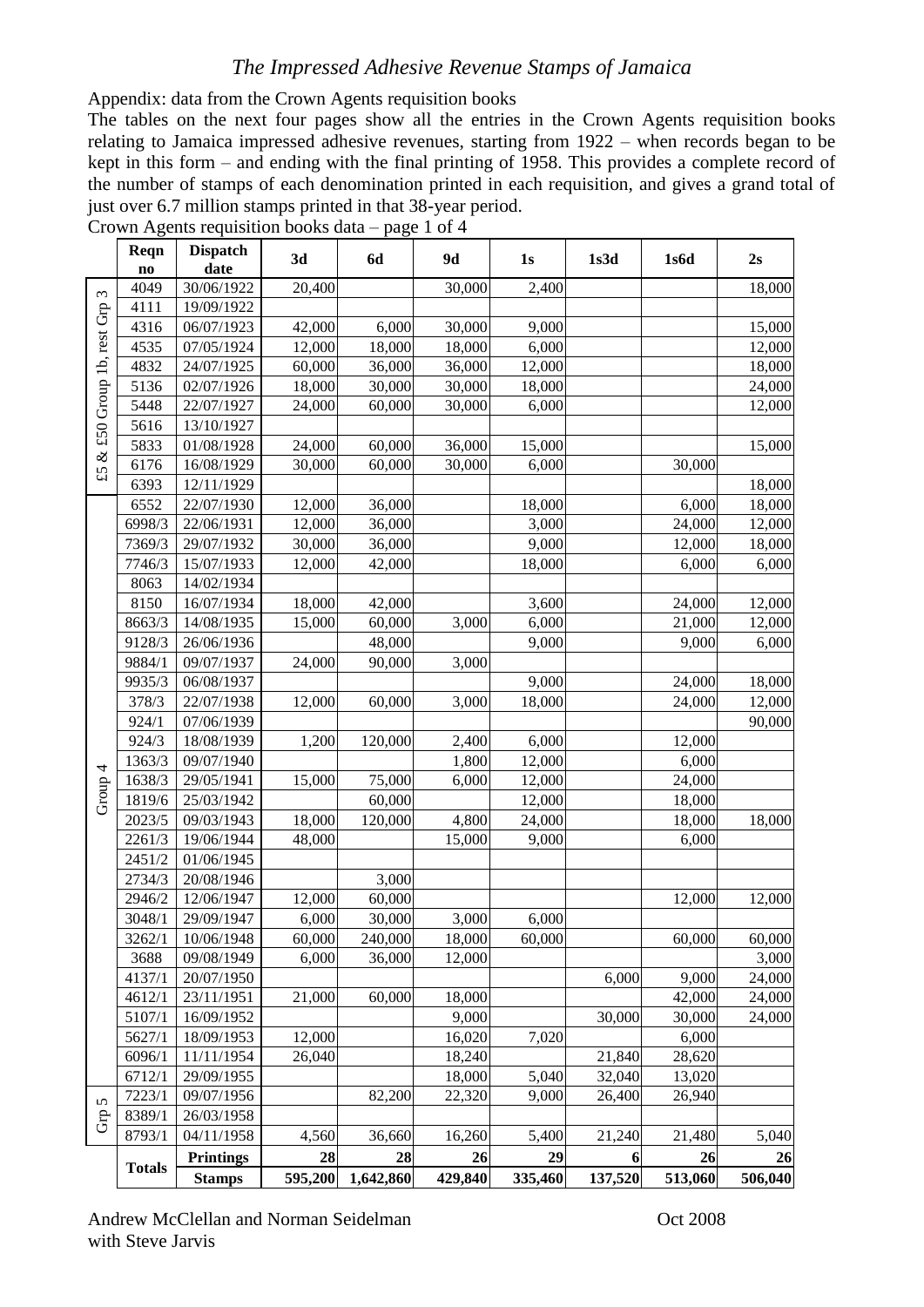Crown Agents requisition books data – page 2 of 4

|                            | Reqn<br>$\mathbf{no}$ | <b>Dispatch</b><br>date           | 2s6d          | 3s            | 4s            | 4s6d         | 5s            | <b>6s</b>    | <b>7s6d</b>   |
|----------------------------|-----------------------|-----------------------------------|---------------|---------------|---------------|--------------|---------------|--------------|---------------|
|                            | 4049                  | 30/06/1922                        |               | 3,600         | 2,400         |              |               | 2,400        | 900           |
| & £50 Group 1b, rest Grp 3 | 4111                  | 19/09/1922                        |               |               |               |              |               |              |               |
|                            | 4316                  | 06/07/1923                        |               | 3,000         | 1,200         |              |               |              | 1,200         |
|                            | 4535                  | 07/05/1924                        |               | 6,000         | 6,000         |              | 12,000        | 3,000        | 3,000         |
|                            | 4832                  | 24/07/1925                        |               | 3,600         | 12,000        |              |               | 1,800        |               |
|                            | 5136                  | 02/07/1926                        |               | 4,800         | 1,200         |              |               | 3,000        | 1,800         |
|                            | 5448                  | 22/07/1927                        |               | 6,000         | 12,000        |              |               | 1,500        | 1,500         |
|                            | 5616                  | 13/10/1927                        |               |               |               |              |               |              | 9,000         |
|                            | 5833                  | 01/08/1928                        |               | 3,000         | 3,000         |              |               | 6,000        | 12,000        |
| $\mathfrak{L}$             | 6176                  | 16/08/1929                        |               | 6,000         | 6,000         |              |               |              |               |
|                            | 6393                  | 12/11/1929                        |               |               |               |              |               |              |               |
|                            | 6552                  | 22/07/1930                        |               | 6,000         | 12,000        |              |               | 6,000        | 3,000         |
|                            | 6998/3                | 22/06/1931                        |               |               |               |              |               |              |               |
|                            | 7369/3                | 29/07/1932                        |               | 6,000         | 3,000         |              |               | 1,200        |               |
|                            | 7746/3                | 15/07/1933                        |               |               | 6,000         |              |               |              |               |
|                            | 8063                  | 14/02/1934                        |               |               |               |              |               |              |               |
|                            | 8150                  | 16/07/1934                        |               | 6,000         |               |              |               | 1,200        | 3,000         |
|                            | 8663/3                | 14/08/1935                        |               | 3,000         | 1,200         |              |               | 1,200        | 3,600         |
|                            | 9128/3                | 26/06/1936                        |               | 3,000         | 3,000         |              | 3,000         | 1,200        | 1,800         |
|                            | 9884/1                | 09/07/1937                        |               |               |               |              |               | 3,000        |               |
|                            | 9935/3                | 06/08/1937                        |               | 3,000         | 3,000         |              | 3,000         |              | 1,500         |
|                            | 378/3                 | 22/07/1938                        |               | 6,000         | 6,000         |              | 6,000         | 3,000        | 6,000         |
|                            | 924/1                 | 07/06/1939                        |               |               |               |              |               |              |               |
|                            | 924/3                 | 18/08/1939                        | 6,000         | 2,400         | 2,400         |              | 3,000         | 2,400        | 600           |
|                            | 1363/3                | 09/07/1940                        | 6,000         | 6,000         | 6,000         |              | 6,000         |              | 6,000         |
|                            | 1638/3                | 29/05/1941                        | 1,200         | 6,000         | 3,000         |              | 6,000         | 3,000        |               |
| Group <sub>4</sub>         | 1819/6                | 25/03/1942                        | 9,000         | 3,000         | 9,000         |              | 12,000        | 3,000        | 6,000         |
|                            | 2023/5                | 09/03/1943                        | 9,000         | 6,000         | 9,000         |              | 6,000         | 2,000        | 6,000         |
|                            | 2261/3                | 19/06/1944                        | 12,000        | 9,000         | 3,000         |              | 18,000        | 3,000        |               |
|                            | 2451/2                | 01/06/1945                        | 6,000         |               |               |              |               | 3,000        | 3,000         |
|                            | 2734/3                | 20/08/1946                        | 9,000         |               |               | 1,200        |               |              |               |
|                            | 2946/2                | 12/06/1947                        |               |               | 1,800         | 1,200        | 6,000         | 2,400        | 1,200         |
|                            | 3048/1                | 29/09/1947                        | 18,000        |               | 1,200         | 1,500        | 9,000         | 1,200        |               |
|                            | 3262/1                | 10/06/1948                        | 18,000        | 15,000        | 12,000        | 3,000        | 18,000        | 9,000        | 15,000        |
|                            | 3688                  | 09/08/1949                        | 15,000        |               | 6,000         | 1,500        | 30,000        | 6,000        |               |
|                            | 4137/1                | 20/07/1950                        | 6,000         | 9,000         | 6,000         | 3,000        |               | 3,000        | 3,000         |
|                            | 4612/1                | 23/11/1951                        | 3,000         | 9,000         | 9,000         | 3,600        | 12,000        |              | 30,000        |
|                            | 5107/1                | 16/09/1952                        | 30,000        | 18,000        | 3,000         | 6,000        | 30,000        | 18,000       | 3,000         |
|                            | 5627/1                | 18/09/1953                        | 6,000         | 19,020        | 8,040         | 1,920        | 8,040         |              | 26,040        |
|                            | 6096/1                | 11/11/1954                        | 23,400        | 7,800         | 15,720        | 2,820        | 38,820        | 4,620        | 31,200        |
|                            | 6712/1                | 29/09/1955                        | 16,020        | 12,000        | 7,020         | 6,000        | 45,000        |              | 35,040        |
| 5                          | 7223/1                | 09/07/1956                        | 21,840        | 12,600        | 11,220        | 960          |               |              |               |
| $G_{\rm T}$                | 8389/1                | 26/03/1958                        |               |               |               |              |               |              |               |
|                            | 8793/1                | 04/11/1958                        | 15,900        | 12,540        | 8,820         | 4,320        | 18,000        | 600          | 12,000        |
|                            | <b>Totals</b>         | <b>Printings</b><br><b>Stamps</b> | 19<br>231,360 | 30<br>216,360 | 33<br>200,220 | 13<br>37,020 | 20<br>289,860 | 27<br>95,720 | 27<br>226,380 |
|                            |                       |                                   |               |               |               |              |               |              |               |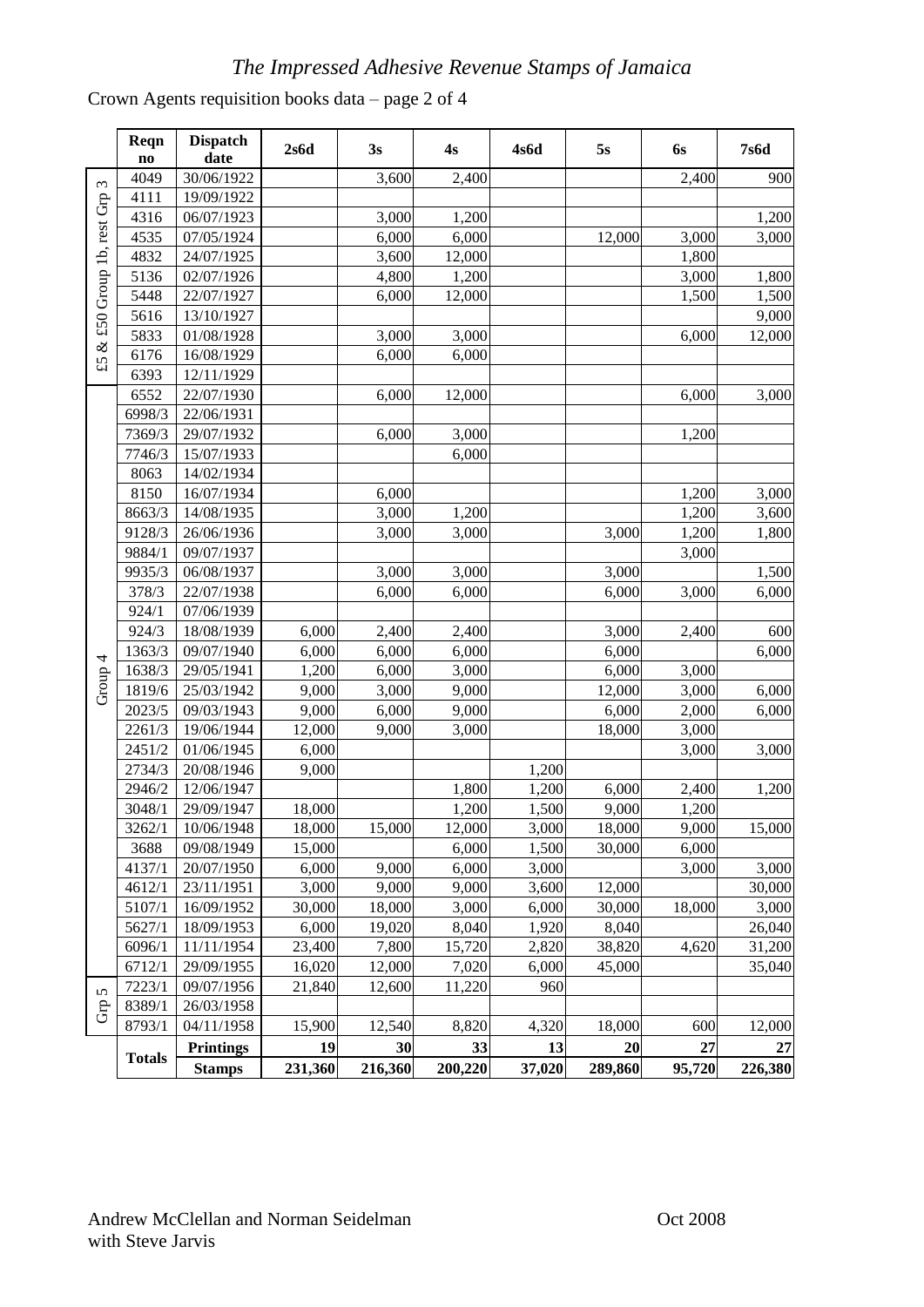Crown Agents requisition books data – page 3 of 4

|                            | Reqn<br>$\mathbf{no}$ | <b>Dispatch</b><br>date | 10s     | 15s     | $\pmb{\pmb{\pounds}}$ 1 | $\pounds 2$ | £3     | £4     | £5     |
|----------------------------|-----------------------|-------------------------|---------|---------|-------------------------|-------------|--------|--------|--------|
|                            | 4049                  | 30/06/1922              | 5,400   | 1,800   | 3,600                   | 1,200       |        | 600    |        |
| & £50 Group 1b, rest Grp 3 | 4111                  | 19/09/1922              |         |         |                         |             |        |        | 3,000  |
|                            | 4316                  | 06/07/1923              | 6,000   | 3,000   | 3,000                   |             |        |        | 3,000  |
|                            | 4535                  | 07/05/1924              | 21,000  | 600     | 1,200                   | 1,800       |        | 600    |        |
|                            | 4832                  | 24/07/1925              |         | 3,000   | 2,400                   | 3,000       |        | 300    |        |
|                            | 5136                  | 02/07/1926              | 12,000  | 3,000   | 3,600                   |             |        | 600    |        |
|                            | 5448                  | 22/07/1927              | 12,000  | 3,000   | 3,000                   |             |        | 300    |        |
|                            | 5616                  | 13/10/1927              |         |         |                         |             |        |        |        |
|                            | 5833                  | 01/08/1928              | 12,000  | 6,000   | 12,000                  | 3,000       |        | 600    |        |
| $\mathfrak{L}$             | 6176                  | 16/08/1929              | 6,000   | 2,400   | 2,400                   | 1,200       |        | 900    |        |
|                            | 6393                  | 12/11/1929              |         |         |                         |             |        |        |        |
|                            | 6552                  | 22/07/1930              | 12,000  | 6,000   | 6,000                   | 1,800       |        | 1,200  |        |
|                            | 6998/3                | 22/06/1931              | 6,000   |         | 6,000                   | 1,500       |        |        | 1,500  |
|                            | 7369/3                | 29/07/1932              | 6,000   | 3,000   | 1,200                   | 2,400       |        | 600    |        |
|                            | 7746/3                | 15/07/1933              | 6,000   |         | 6,000                   |             |        |        |        |
|                            | 8063                  | 14/02/1934              |         |         |                         |             |        |        |        |
|                            | 8150                  | 16/07/1934              | 12,000  | 3,000   | 3,000                   |             |        | 360    | 120    |
|                            | 8663/3                | 14/08/1935              | 6,000   | 4,500   | 7,500                   | 2,100       |        | 300    | 600    |
|                            | 9128/3                | 26/06/1936              | 3,000   | 3,000   |                         |             |        | 600    | 300    |
|                            | 9884/1                | 09/07/1937              | 15,000  |         |                         |             |        |        |        |
|                            | 9935/3                | 06/08/1937              |         | 3,000   | 7,200                   | 1,800       |        | 300    | 300    |
|                            | 378/3                 | 22/07/1938              | 6,000   | 6,000   | 2,400                   | 1,200       |        | 600    | 600    |
|                            | 924/1                 | 07/06/1939              |         |         |                         |             |        |        |        |
|                            | 924/3                 | 18/08/1939              | 9,000   | 6,000   | 6,000                   | 2,400       |        | 1,200  | 600    |
|                            | 1363/3                | 09/07/1940              | 6,000   | 3,000   | 9,000                   | 3,000       |        | 300    | 600    |
| Group 4                    | 1638/3                | 29/05/1941              | 9,000   | 9,000   |                         |             |        | 1,500  | 300    |
|                            | 1819/6                | 25/03/1942              | 12,000  | 9,000   |                         | 6,000       |        |        | 1,200  |
|                            | 2023/5                | 09/03/1943              | 24,000  | 6,000   | 12,000                  | 6,000       |        | 1,200  | 1,200  |
|                            | 2261/3                | 19/06/1944              | 30,000  | 15,000  | 15,000                  | 3,000       |        | 3,600  | 3,000  |
|                            | 2451/2                | 01/06/1945              |         |         | 12,000                  | 6,000       |        |        |        |
|                            | 2734/3                | 20/08/1946              |         |         | 3,000                   |             |        | 1,200  |        |
|                            | 2946/2                | 12/06/1947              | 9,000   |         | 600                     |             |        | 900    | 2,400  |
|                            | 3048/1                | 29/09/1947              | 6,000   |         | 6,000                   | 1,200       |        |        | 600    |
|                            | 3262/1                | 10/06/1948              | 48,000  | 24,000  | 36,000                  | 18,000      |        | 4,800  | 2,400  |
|                            | 3688                  | 09/08/1949              |         | 12,000  | 3,000                   |             |        |        | 1,500  |
|                            | 4137/1                | 20/07/1950              | 24,000  | 9,000   | 6,000                   | 2,400       | 1,200  | 6,000  | 600    |
|                            | 4612/1                | 23/11/1951              | 12,000  | 21,000  | 3,000                   | 3,000       | 6,000  | 1,200  | 6,000  |
|                            | 5107/1                | 16/09/1952              |         | 15,000  | 6,000                   |             |        | 600    |        |
|                            | 5627/1                | 18/09/1953              |         | 14,040  | 2,040                   | 900         | 6,600  | 1,200  | 900    |
|                            | 6096/1                | 11/11/1954              | 14,820  | 27,000  | 13,320                  | 7,800       | 3,240  | 4,920  | 5,700  |
|                            | 6712/1                | 29/09/1955              | 6,000   | 20,040  | 8,040                   | 7,020       | 6,000  | 5,040  | 5,700  |
| 5                          | 7223/1                | 09/07/1956              | 14,400  | 30,540  | 5,520                   | 5,580       | 6,540  | 3,480  | 3,420  |
| $\rm{Gr}$                  | 8389/1                | 26/03/1958              |         | 9,000   | 7,080                   |             | 3,720  | 2,940  |        |
|                            | 8793/1                | 04/11/1958              | 9,900   | 23,940  | 9,900                   | 5,160       | 5,580  | 3,900  | 3,960  |
|                            | <b>Totals</b>         | <b>Printings</b>        | 31      | 32      | 35                      | 26          | 8      | 31     | 25     |
|                            |                       | <b>Stamps</b>           | 380,520 | 304,860 | 234,000                 | 98,460      | 38,880 | 51,840 | 49,500 |